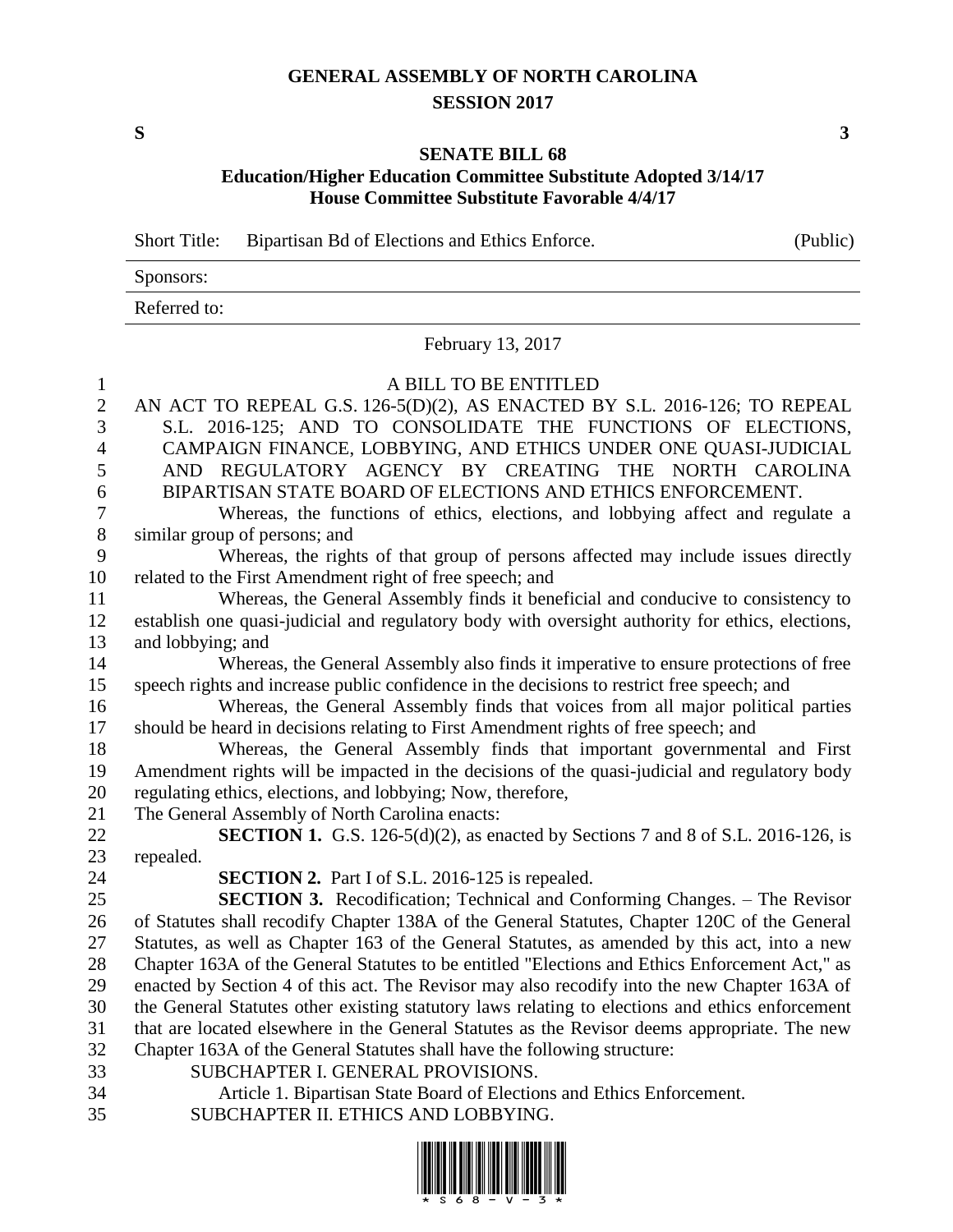|              | <b>General Assembly Of North Carolina</b><br><b>Session 2017</b>              |
|--------------|-------------------------------------------------------------------------------|
| $\mathbf{1}$ | Article 5. General Provisions.                                                |
| $\mathbf{2}$ | Article 6. Public Disclosure of Economic Interests.                           |
| 3            | Article 7. Ethical Standards for Covered Persons.                             |
| 4            | Article 8. Lobbying.                                                          |
| 5            | Part 1. Registration.                                                         |
| 6            | Part 2. Prohibitions and Restrictions.                                        |
| 7            | Part 3. Reporting.                                                            |
| $8\,$        | Part 4. Liaison Personnel.                                                    |
| 9            | Part 5. Exemptions.                                                           |
| 10           | Part 6. Miscellaneous.                                                        |
| 11           | Article 9. Violation Consequences.                                            |
| 12           | SUBCHAPTER III. ELECTION AND ELECTION LAWS.                                   |
| 13           | Article 15. Time of Primaries and Elections.                                  |
| 14           | Part 1. Time of Primaries and Elections.                                      |
| 15           | Part 2. Time of Elections to Fill Vacancies.                                  |
|              |                                                                               |
| 16           | Article 16. Election Officers.                                                |
| 17           | Part 1. State Board Powers and Duties.                                        |
| 18           | Part 2. County Boards of Elections.                                           |
| 19           | Part 3. Political Activities by Board of Elections Members and Employees.     |
| 20           | Part 4. Precinct Election Officials.                                          |
| 21           | Article 17. Qualifying to Vote.                                               |
| 22           | Part 1. Qualifications of Voters.                                             |
| 23           | Part 2. Registration of Voters.                                               |
| 24           | Part 3. Challenges.                                                           |
| 25           | Part 4. HAVA Administrative Complaint Procedure.                              |
| 26           | Article 18. Political Parties.                                                |
| 27           | Article 19. Nomination of Candidates.                                         |
| 28           | Part 1. Primary Elections.                                                    |
| 29           | Part 2. Nomination by Petition.                                               |
| 30           | Part 3. Challenge to Candidacy.                                               |
| 31           | Article 20. Conduct of Primaries and Elections.                               |
| 32           | Part 1. Precincts and Voting Places.                                          |
| 33           | Part 2. Precinct Boundaries.                                                  |
| 34           | Part 3. Voting.                                                               |
| 35           | Part 4. Counting Official Ballots, Canvassing Votes, Hearing Protests, and    |
| 36           | Certifying Results.                                                           |
| 37           | Part 5. Members of United States House of Representatives.                    |
| 38           | Part 6. Presidential Electors.                                                |
| 39           | Part 7. Presidential Preference Primary Act.                                  |
| 40           | Part 8. Petitions for Elections and Referenda.                                |
| 41           | Article 21. Absentee Voting.                                                  |
| 42           | Part 1. Absentee Ballot.                                                      |
| 43           | Part 2. Uniform Military and Overseas Voters Act.                             |
| 44           | Article 22. Regulation of Election Campaigns.                                 |
| 45           | Part 1. Corrupt Practices and Other Offenses Against the Elective Franchise.  |
| 46           | Article 23. Regulating Contributions and Expenditures in Political Campaigns. |
| 47           | Part 1. In General.                                                           |
| 48           | Part 2. Disclosure Requirements for Media Advertisements.                     |
| 49           | Part 3. Municipal Campaign Reporting.                                         |
| 50           | Article 24. The North Carolina Public Campaign Fund.                          |
| 51           | Article 25. The Voter-Owned Elections Act.                                    |
|              |                                                                               |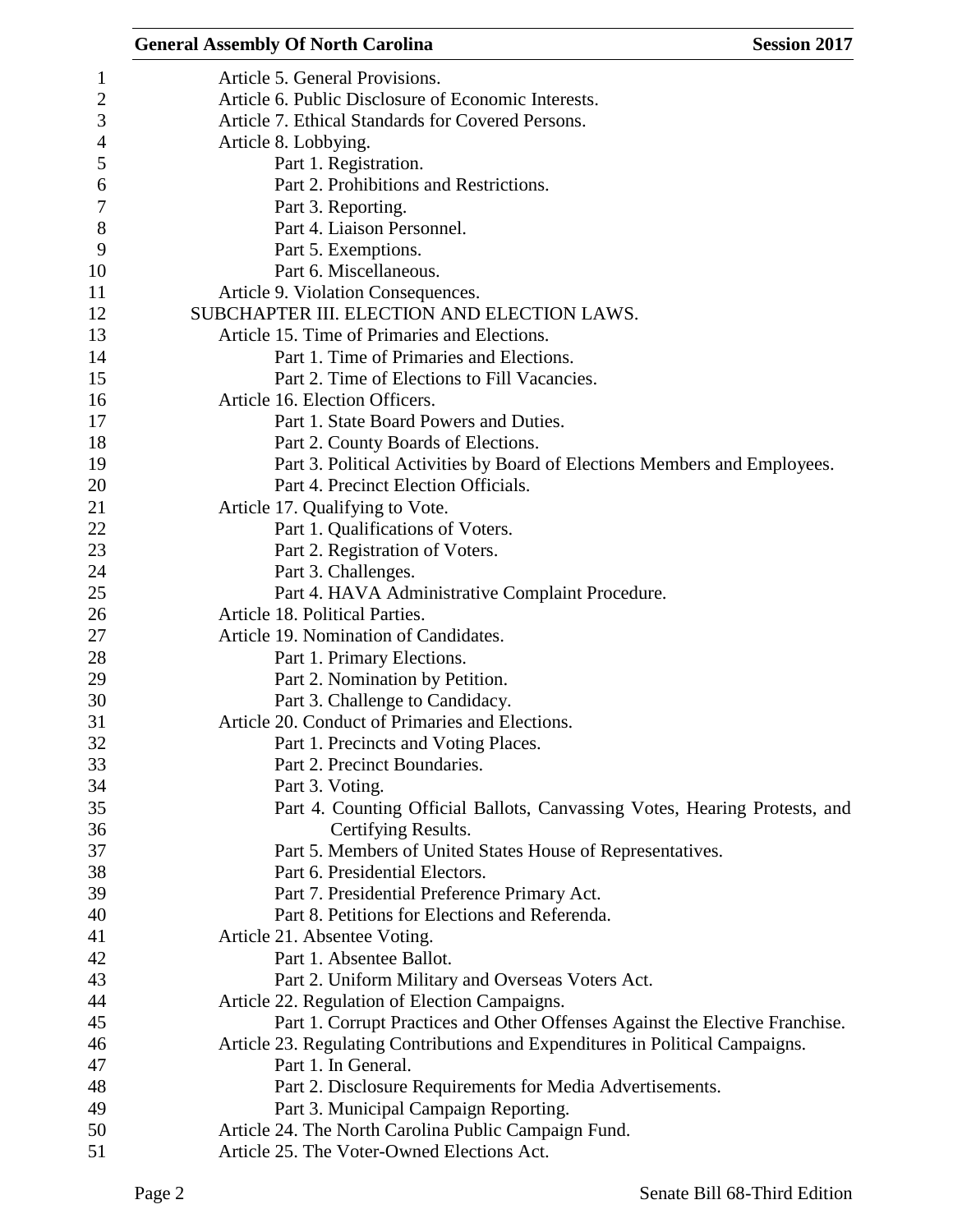|                | <b>General Assembly Of North Carolina</b>                                                                                                         | <b>Session 2017</b> |
|----------------|---------------------------------------------------------------------------------------------------------------------------------------------------|---------------------|
| 1              | Article 26. Legal Expense Funds.                                                                                                                  |                     |
| $\overline{2}$ | Article 27. Municipal Elections.                                                                                                                  |                     |
| 3              | Part 1. Municipal Election Procedure.                                                                                                             |                     |
| $\overline{4}$ | Part 2. Conduct of Municipal Elections.                                                                                                           |                     |
| 5              | Article 28. Nomination and Election of Appellate, Superior, and District Court                                                                    |                     |
| 6              | Judges.                                                                                                                                           |                     |
| 7              | When recodifying, the Revisor is authorized to change all references to the State Ethics                                                          |                     |
| 8              | Commission, to the State Board of Elections, or to the Secretary of State, to instead be                                                          |                     |
| 9              | references to the Bipartisan State Board of Elections and Ethics Enforcement. The Revisor may                                                     |                     |
| 10             | separate subsections of existing statutory sections into new sections and, when necessary to                                                      |                     |
| 11             | organize relevant law into its proper place in the above structure, may rearrange sentences that                                                  |                     |
| 12             | currently appear within subsections. The Revisor may modify statutory citations throughout the                                                    |                     |
| 13             | General Statutes, as appropriate, and may modify any references to statutory divisions, such as                                                   |                     |
| 14             | "Chapter," "Subchapter," "Article," "Part," "section," and "subsection," adjust the order of lists                                                |                     |
| 15             | of multiple statutes to maintain statutory order, correct terms and conform names and titles                                                      |                     |
| 16             | changed by this act, eliminate duplicative references to the Bipartisan State Board of Elections                                                  |                     |
| 17             | and Ethics Enforcement that result from the changes authorized by this section, and make                                                          |                     |
| 18             | conforming changes to catch lines and references to catch lines. The Revisor may also adjust                                                      |                     |
| 19             | subject and verb agreement and the placement of conjunctions. The Revisor shall consult with                                                      |                     |
| 20             | the State Ethics Commission, the State Board of Elections, the Secretary of State, and the new                                                    |                     |
| 21             | Bipartisan State Board of Elections and Ethics Enforcement on this recodification.                                                                |                     |
| 22             | <b>SECTION 4.(a)</b> The General Statutes are amended by adding a new Chapter to                                                                  |                     |
| 23             | read:                                                                                                                                             |                     |
| 24             | "Chapter 163A.                                                                                                                                    |                     |
| 25             | "Elections and Ethics Enforcement Act."                                                                                                           |                     |
| 26             | <b>SECTION 4.(b)</b> Chapter 163A of the General Statutes, as enacted by this act, is                                                             |                     |
| 27             | amended by adding a new Subchapter to read:                                                                                                       |                     |
| 28             | "SUBCHAPTER I. GENERAL PROVISIONS."                                                                                                               |                     |
| 29<br>30       | <b>SECTION 4.(c)</b> Subchapter I of Chapter 163A of the General Statutes, as enacted<br>by this act, is amended by adding a new Article to read: |                     |
| 31             | "Article 1.                                                                                                                                       |                     |
| 32             | "Bipartisan State Board of Elections and Ethics Enforcement.                                                                                      |                     |
| 33             | "§ 163A-1. Bipartisan State Board of Elections and Ethics Enforcement established.                                                                |                     |
| 34             | There is established the Bipartisan State Board of Elections and Ethics Enforcement,                                                              |                     |
| 35             | referred to as the State Board in this Chapter.                                                                                                   |                     |
| 36             | " <u>§ 163A-2. Membership.</u>                                                                                                                    |                     |
| 37             | The State Board shall consist of eight individuals registered to vote in North<br>(a)                                                             |                     |
| 38             | Carolina, appointed by the Governor, four of whom shall be of the political party with the                                                        |                     |
| 39             | highest number of registered affiliates and four of whom shall be of the political party with the                                                 |                     |
| 40             | second highest number of registered affiliates, as reflected by the latest registration statistics                                                |                     |
| 41             | published by the State Board. The Governor shall appoint four members each from a list of six                                                     |                     |
| 42             | nominees submitted by the State party chairs of the two political parties with the highest                                                        |                     |
| 43             | number of registered affiliates, as reflected by the latest registration statistics published by the                                              |                     |
| 44             | State Board.                                                                                                                                      |                     |
| 45             | Members shall serve for two-year terms, beginning May 1 immediately following<br>(b)                                                              |                     |
| 46             | the election of the Governor.                                                                                                                     |                     |
| 47             | Members shall be removed by the Governor from the State Board only for<br>(c)                                                                     |                     |
| 48             | misfeasance, malfeasance, or nonfeasance.                                                                                                         |                     |
| 49             | Any vacancy occurring on the State Board shall be filled by an individual affiliated<br>(d)                                                       |                     |
| 50             | with the same political party of the vacating member. Any vacancy occurring in the State Board                                                    |                     |
| 51             | in an appointment made by the Governor shall be filled by the Governor, and the person so                                                         |                     |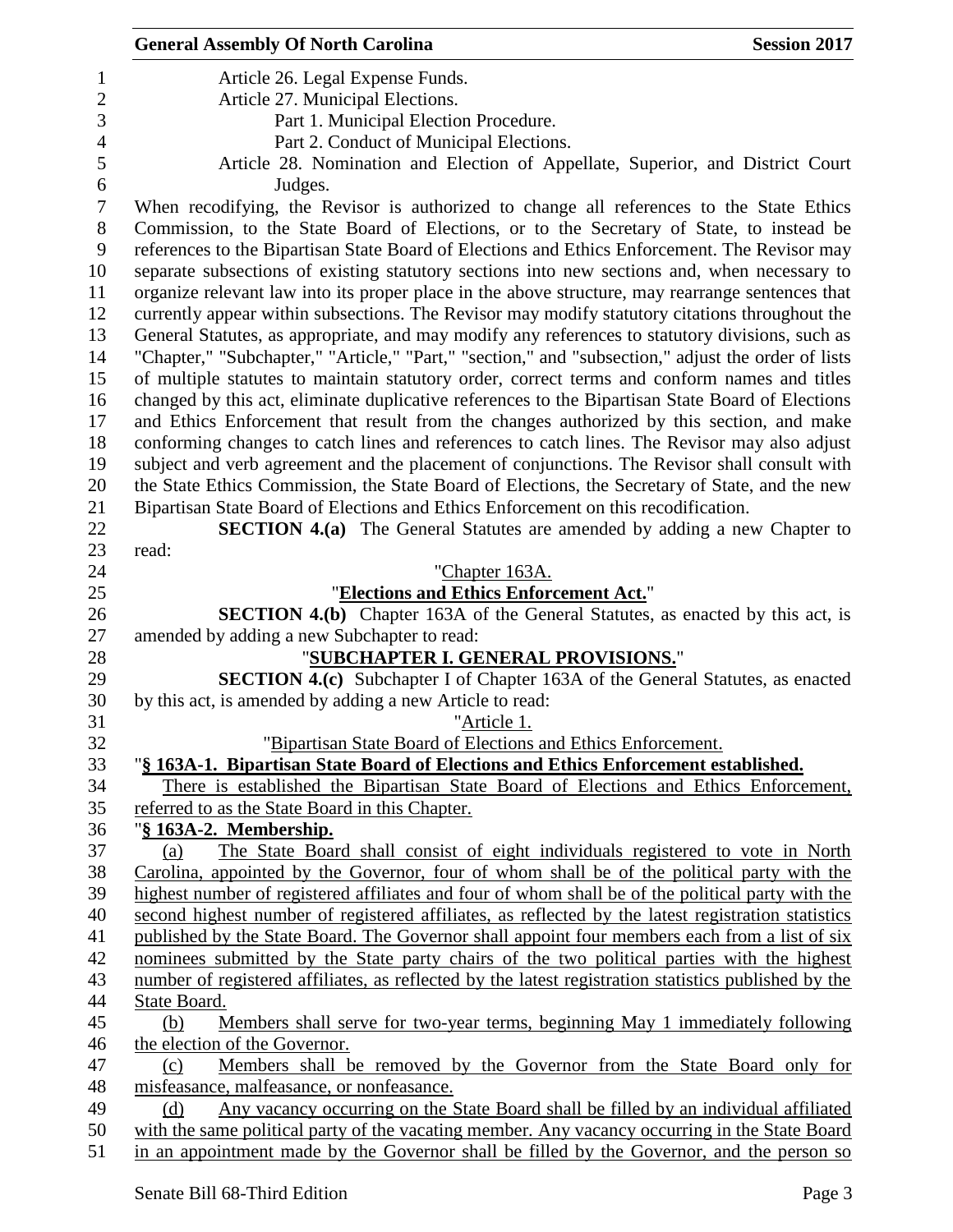|                  |                    |     | <b>General Assembly Of North Carolina</b>                                                                                       | <b>Session 2017</b> |
|------------------|--------------------|-----|---------------------------------------------------------------------------------------------------------------------------------|---------------------|
| $\mathbf{1}$     |                    |     | appointed shall fill the unexpired term. The Governor shall fill the vacancy from a list of two                                 |                     |
| $\overline{c}$   |                    |     | names submitted by the State party chair of the political party with which the vacating member                                  |                     |
| 3                |                    |     | was affiliated if that list is submitted within 30 days of the occurrence of the vacancy.                                       |                     |
| $\overline{4}$   | (e)                |     | At the first meeting held after new appointments are made, the members of the State                                             |                     |
| 5                |                    |     | Board shall take the following oath:                                                                                            |                     |
| 6                |                    |     | do solemnly swear (or affirm) that I will support the                                                                           |                     |
| $\boldsymbol{7}$ |                    |     | Constitution of the United States; that I will be faithful and bear true allegiance to                                          |                     |
| 8                |                    |     | the State of North Carolina and to the constitutional powers and authorities which                                              |                     |
| 9                |                    |     | are or may be established for the government thereof; that I will endeavor to                                                   |                     |
| 10               |                    |     | support, maintain, and defend the Constitution of said State; and that I will well and                                          |                     |
| 11               |                    |     | truly execute the duties of the office of member of the Bipartisan State Board of                                               |                     |
| 12               |                    |     | Elections and Ethics Enforcement according to the best of my knowledge and                                                      |                     |
| 13               |                    |     | ability, according to law, so help me God."                                                                                     |                     |
| 14               | (f)                |     | At the first meeting in May, the State Board shall organize by electing one of its                                              |                     |
| 15               |                    |     | members chair and one of its members vice-chair, each to serve a two-year term as such.                                         |                     |
| 16               | $\Omega$           |     | At the first meeting held after new appointments are made after taking the oath, the                                            |                     |
| 17               |                    |     | State Board shall elect one of its members secretary, to serve a two-year term as such.                                         |                     |
| 18               | <u>(h)</u>         |     | No person shall be eligible to serve as a member of the State Board who:                                                        |                     |
| 19               |                    | (1) | Holds any elective or appointive office under the government of the United                                                      |                     |
| 20               |                    |     | States, the State of North Carolina, or any political subdivision thereof.                                                      |                     |
| 21               |                    | (2) | <u>Holds any office in a political party or organization.</u>                                                                   |                     |
| 22               |                    | (3) | Is a candidate for nomination or election to any office.                                                                        |                     |
| 23               |                    | (4) | Is a campaign manager or treasurer of any candidate in a primary or election.                                                   |                     |
| 24               |                    | (5) | Has served two full consecutive terms.                                                                                          |                     |
| 25               | (i)                |     | No person while serving on the State Board shall:                                                                               |                     |
| 26               |                    | (1) | Make a reportable contribution to a candidate for a public office over which                                                    |                     |
| 27               |                    |     | the State Board would have jurisdiction or authority.                                                                           |                     |
| 28               |                    | (2) | Register as a lobbyist under Article 8 of this Chapter.                                                                         |                     |
| 29               |                    | (3) | Make written or oral statements intended for general distribution or                                                            |                     |
| 30               |                    |     | dissemination to the public at large supporting or opposing the nomination                                                      |                     |
| 31               |                    |     | or election of one or more clearly identified candidates for public office.                                                     |                     |
| 32               |                    | (4) | Make written or oral statements intended for general distribution or                                                            |                     |
| 33               |                    |     | dissemination to the public at large supporting or opposing the passage of                                                      |                     |
| 34               |                    |     | one or more clearly identified referendum or ballot issue proposals.                                                            |                     |
| 35               |                    | (5) | Solicit contributions for a candidate, political committee, or referendum                                                       |                     |
| 36               |                    |     | committee.                                                                                                                      |                     |
| 37               | $\Omega$           |     | Members of the State Board shall receive per diem, subsistence, and travel, as                                                  |                     |
| 38<br>39         |                    |     | provided in G.S. 138-5 and G.S. 138-6.                                                                                          |                     |
| 40               | (a)                |     | "§ 163A-3. Meetings; quorum; majority.<br>The State Board shall meet at least monthly and at other times as called by its chair |                     |
| 41               |                    |     | or by a majority of its members. In the case of a vacancy in the chair, meetings may be called                                  |                     |
| 42               | by the vice-chair. |     |                                                                                                                                 |                     |
| 43               | (b)                |     | Five members of the State Board shall be present and shall constitute a quorum for                                              |                     |
| 44               |                    |     | the transaction of business.                                                                                                    |                     |
| 45               | (c)                |     | Unless otherwise specifically provided in this Chapter, a majority vote of the State                                            |                     |
| 46               |                    |     | Board shall require the following votes for the following types of actions:                                                     |                     |
| 47               |                    | (1) | At least five votes for any action under Subchapter III of this Chapter,                                                        |                     |
| 48               |                    |     | Election and Election Laws, except for actions under Articles 23, 24, 25, and                                                   |                     |
| 49               |                    |     | 26 of that Subchapter.                                                                                                          |                     |
| 50               |                    | (2) | At least six votes for any action under Articles 23, 24, 25, and 26 of                                                          |                     |
| 51               |                    |     | Subchapter III of this Chapter.                                                                                                 |                     |
|                  |                    |     |                                                                                                                                 |                     |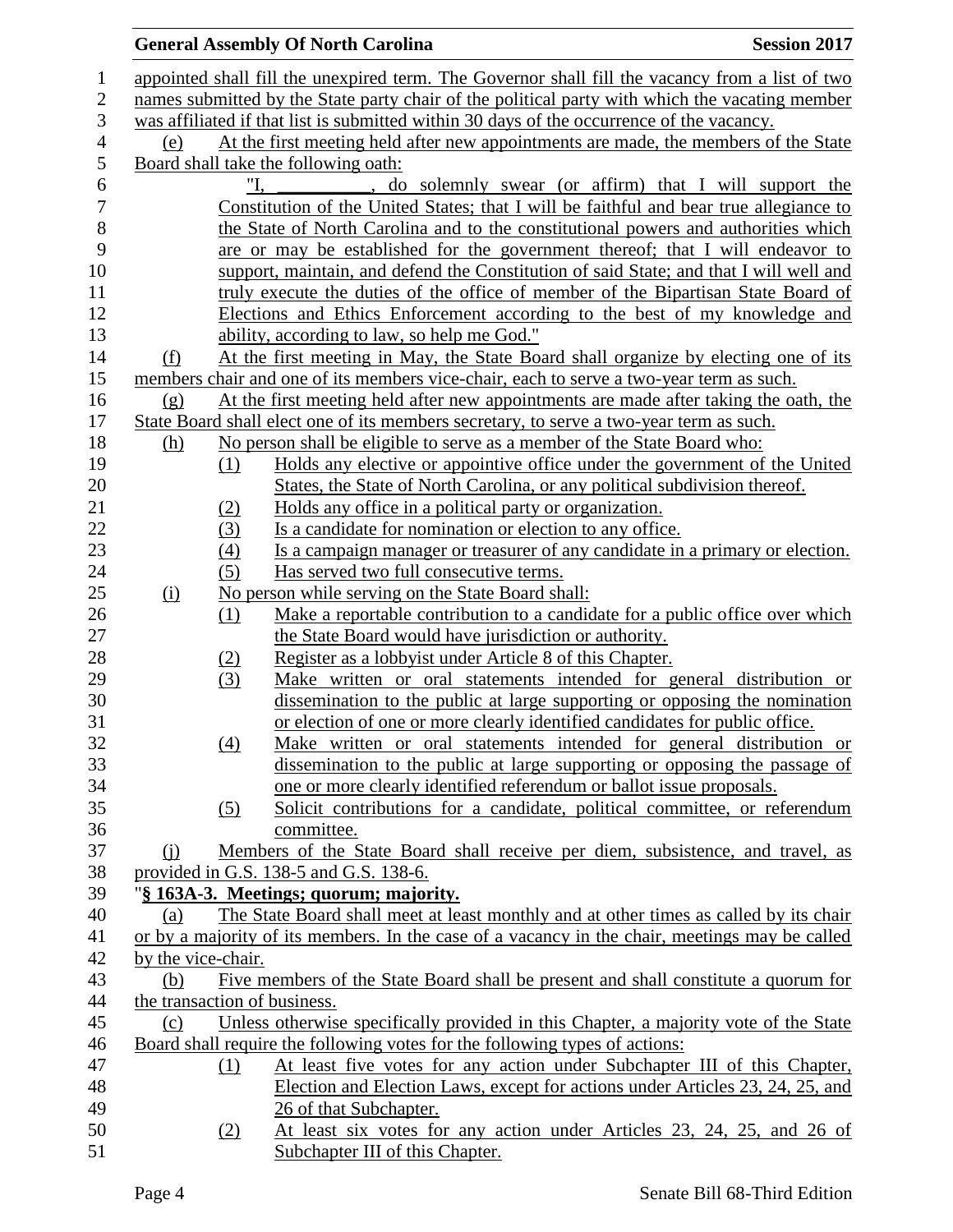| <b>General Assembly Of North Carolina</b>                                                                                                     | <b>Session 2017</b> |
|-----------------------------------------------------------------------------------------------------------------------------------------------|---------------------|
| At least six votes for any action under Articles 5, 6, 7, and 9 of Subchapter II<br>(3)                                                       |                     |
| of this Chapter.                                                                                                                              |                     |
| At least a majority of those present and voting for any other action.<br>(4)                                                                  |                     |
| "§ 163A-4. Powers of the State Board in the execution of State Board duties.                                                                  |                     |
| In the performance of the duties enumerated in Article 8 of Subchapter II of this<br>(a)                                                      |                     |
| Chapter and Subchapter III of this Chapter, the State Board, upon a vote of five or more of its                                               |                     |
| members, with at least two votes from each political party, shall have power to issue                                                         |                     |
| subpoenas, summon witnesses, and compel the production of papers, books, records, and other                                                   |                     |
| evidence. Such subpoenas for designated witnesses or identified papers, books, records, and                                                   |                     |
| other evidence shall be signed and issued by the chair.                                                                                       |                     |
| In the absence of the chair or upon the chair's refusal to act, the vice-chair may sign<br>(b)                                                |                     |
| and issue subpoenas, summon witnesses, and compel the production of papers, books, records,                                                   |                     |
| and other evidence approved in accordance with subsection (a) of this section.                                                                |                     |
| In the performance of the duties enumerated in this Chapter, the State Board, acting<br>(c)                                                   |                     |
| through the chair, shall have the power to administer oaths. In the absence of the chair or upon                                              |                     |
| the chair's refusal to act, any member of the State Board may administer oaths.                                                               |                     |
| Except as provided in subsection (a) of this section, the State Board, upon a vote of<br>(d)                                                  |                     |
| five or more of its members, may petition the Superior Court of Wake County for the approval                                                  |                     |
| to issue subpoenas and subpoenas duces tecum as necessary to conduct investigations of                                                        |                     |
| violations of the remainder this Chapter. The court shall authorize subpoenas under this                                                      |                     |
| subsection when the court determines they are necessary for the enforcement of this Chapter.                                                  |                     |
| Subpoenas issued under this subsection shall be enforceable by the court through contempt                                                     |                     |
| powers. Venue shall be with the Superior Court of Wake County for any nonresident person, or                                                  |                     |
| that person's agent, who makes a reportable expenditure under this Chapter, and personal                                                      |                     |
| jurisdiction may be asserted under G.S. 1-75.4.                                                                                               |                     |
| "§ 163A-5. Independent agency, staff, and offices.<br>The State Board shall be and remain an independent regulatory and quasi-judicial<br>(a) |                     |
| agency and shall not be placed within any principal administrative department. The State Board                                                |                     |
| shall exercise its statutory powers, duties, functions, and authority and shall have all powers                                               |                     |
| and duties conferred upon the heads of principal departments under G.S. 143B-10.                                                              |                     |
| The State Board may employ professional and clerical staff, including an Executive<br>(b)                                                     |                     |
| Director.                                                                                                                                     |                     |
| "§ 163A-6. Executive Director of the State Board.                                                                                             |                     |
| There is hereby created the position of Executive Director of the State Board, who<br>(a)                                                     |                     |
| shall perform all duties imposed by statute and such duties as may be assigned by the State                                                   |                     |
| Board.                                                                                                                                        |                     |
| The State Board shall appoint an Executive Director for a term of two years with<br>(b)                                                       |                     |
| compensation to be determined by the Office of State Human Resources. The Executive                                                           |                     |
| Director shall serve beginning May 15 after the first meeting held after new appointments to                                                  |                     |
| the State Board are made, unless removed for cause, until a successor is appointed. In the event                                              |                     |
| of a vacancy, the vacancy shall be filled for the remainder of the term.                                                                      |                     |
| The Executive Director shall be responsible for staffing, administration, and<br>(c)                                                          |                     |
| execution of the State Board's decisions and orders and shall perform such other responsibilities                                             |                     |
| as may be assigned by the State Board.                                                                                                        |                     |
| The Executive Director shall be the chief State elections official."<br>(d)                                                                   |                     |
| <b>SECTION 5.(a)</b> G.S. 138A-6 is repealed.                                                                                                 |                     |
| <b>SECTION 5.(b)</b> G.S. 138A-7 is repealed.                                                                                                 |                     |
| <b>SECTION 5.(c)</b> G.S. 138A-8 is repealed.                                                                                                 |                     |
| <b>SECTION 5.(d)</b> G.S. 138A-9 is repealed.                                                                                                 |                     |
| <b>SECTION 5.(e)</b> G.S. 138A-12(r) is repealed.                                                                                             |                     |
| <b>SECTION 5.(f)</b> G.S. 138A-13 reads as rewritten:                                                                                         |                     |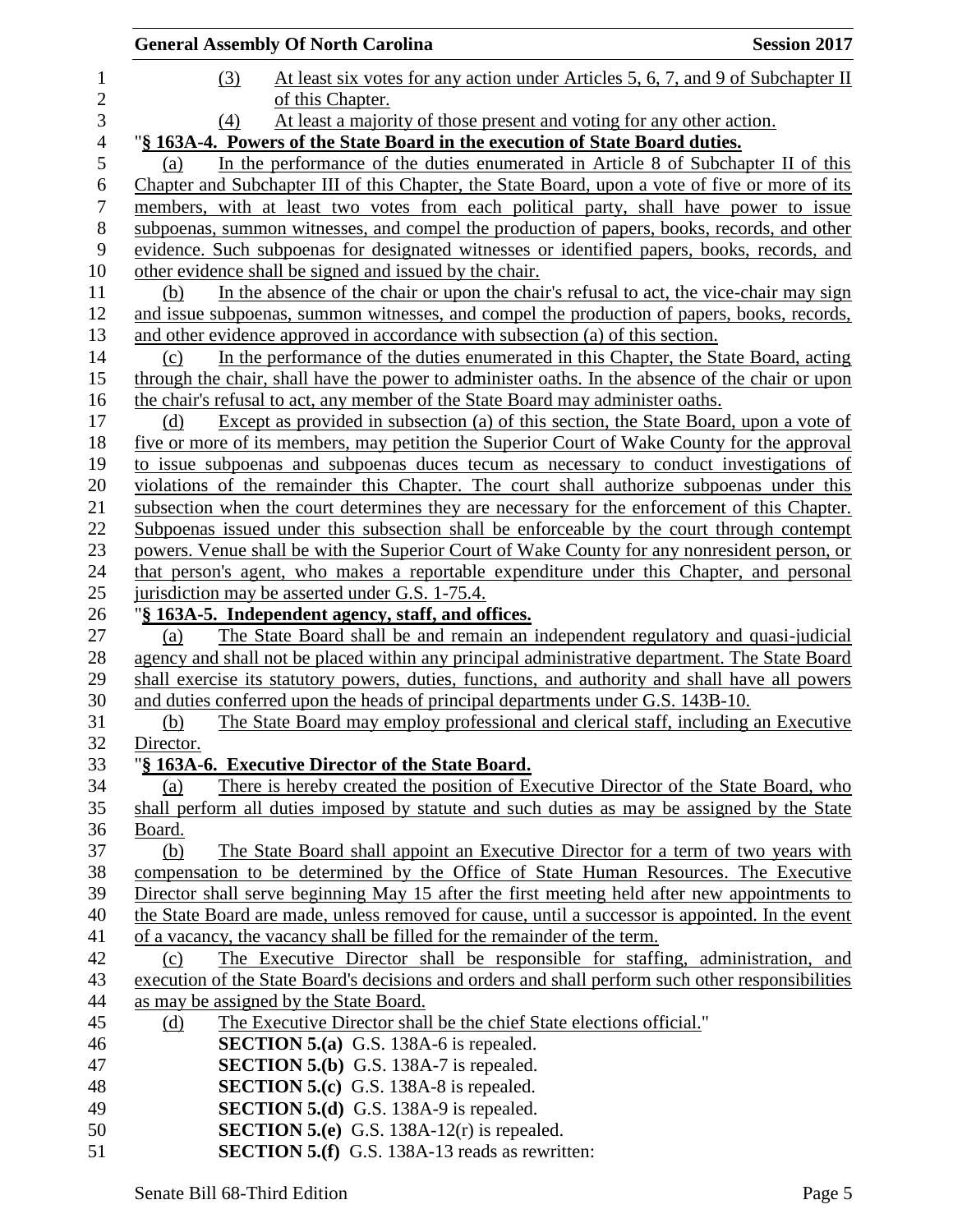|                       | <b>General Assembly Of North Carolina</b><br><b>Session 2017</b>                                                                                                                               |
|-----------------------|------------------------------------------------------------------------------------------------------------------------------------------------------------------------------------------------|
| 1<br>$\boldsymbol{2}$ | "§ 138A-13. Request for advice.                                                                                                                                                                |
| 3                     | A request for a formal advisory opinion under subsection (a) of this section shall be<br>(a2)                                                                                                  |
| $\overline{4}$        | in writing, electronic or otherwise. The Commission-State Board shall issue formal advisory                                                                                                    |
| 5                     | opinions having prospective application only. A public servant or legislative employee who                                                                                                     |
| 6                     | relies upon the advice provided to that public servant or legislative employee on a specific                                                                                                   |
| $\tau$                | matter addressed by the requested formal advisory opinion shall be immune from all of the                                                                                                      |
| $8\,$                 | following:                                                                                                                                                                                     |
| 9                     | (1)<br>Investigation by the Commission, State Board, except for an inquiry under                                                                                                               |
| 10                    | G.S. $138A-12(b)(3)$ .                                                                                                                                                                         |
| 11                    | Any adverse action by the employing entity.<br>(2)                                                                                                                                             |
| 12                    | Investigation by the Secretary of State.<br>$\left(3\right)$                                                                                                                                   |
| 13                    |                                                                                                                                                                                                |
| 14                    | A request by a legislator for a recommended formal advisory opinion shall be in<br>(b1)                                                                                                        |
| 15                    | writing, electronic or otherwise. The Commission-State Board shall issue recommended formal                                                                                                    |
| 16                    | advisory opinions having prospective application only. Until action is taken by the Committee                                                                                                  |
| 17                    | under G.S. 120-104, a legislator who relies upon the advice provided to that legislator on a                                                                                                   |
| 18                    | specific matter addressed by the requested recommended formal advisory opinion shall be                                                                                                        |
| 19                    | immune from all of the following:                                                                                                                                                              |
| 20                    | Investigation by the Committee or Commission, State Board, except for an<br>(1)                                                                                                                |
| 21                    | inquiry under G.S. $138A-12(b)(3)$ .                                                                                                                                                           |
| 22                    | Any adverse action by the house of which the legislator is a member.<br>(2)                                                                                                                    |
| 23                    | Investigation by the Secretary of State.<br>$\left(3\right)$                                                                                                                                   |
| 24                    | Any recommended formal advisory opinion issued to a legislator under this subsection shall                                                                                                     |
| 25<br>26              | immediately be delivered to the chairs of the Committee, together with a copy of the request.                                                                                                  |
| 27                    | Except for the Lieutenant Governor, the immunity granted under this subsection shall not apply<br>after the time the Committee modifies or overturns the advisory opinion of the Commission in |
| 28                    | accordance with G.S. 120-104.                                                                                                                                                                  |
| 29                    | . $\dot{\phantom{a}}$                                                                                                                                                                          |
| 30                    | <b>SECTION 6.</b> Chapter 120C of the General Statutes reads as rewritten:                                                                                                                     |
| 31                    | "Chapter 120C.                                                                                                                                                                                 |
| 32                    | "Lobbying.                                                                                                                                                                                     |
| 33                    |                                                                                                                                                                                                |
| 34                    | "§ 120C-101. Rules and forms.                                                                                                                                                                  |
| 35                    | The Commission–State Board shall adopt any rules or definitions necessary to<br>(a)                                                                                                            |
| 36                    | interpret the provisions of this Chapter-Article and adopt any rules necessary to administer the                                                                                               |
| 37                    | provisions of this Chapter, except for Articles 2, 4 and 8 of this Chapter. The Secretary of State                                                                                             |
| 38                    | shall adopt any rules, orders, and forms as are necessary to administer the provisions of Articles                                                                                             |
| 39                    | 2, 4 and 8 of this Chapter. The Secretary of State may appoint a council to advise the Secretary                                                                                               |
| 40                    | in adopting rules under this section. Article.                                                                                                                                                 |
| 41                    | With respect to the forms adopted under subsection (a) of this section, the Secretary<br>(b)                                                                                                   |
| 42                    | of State-State Board shall adopt rules to protect from disclosure all confidential information                                                                                                 |
| 43                    | under Chapter 132 of the General Statutes related to economic development initiatives or to                                                                                                    |
| 44                    | industrial or business recruitment activities. The information shall remain confidential until the                                                                                             |
| 45                    | State, a unit of local government, or the business has announced a commitment by the business                                                                                                  |
| 46                    | to expand or locate a specific project in this State or a final decision not to do so, and the                                                                                                 |
| 47                    | business has communicated that commitment or decision to the State or local government                                                                                                         |
| 48                    | agency involved with the project.                                                                                                                                                              |
| 49                    | In adopting rules under this Chapter, Article, the Commission-State Board is exempt<br>(c)                                                                                                     |
| 50                    | from the requirements of Article 2A of Chapter 150B of the General Statutes, except that the                                                                                                   |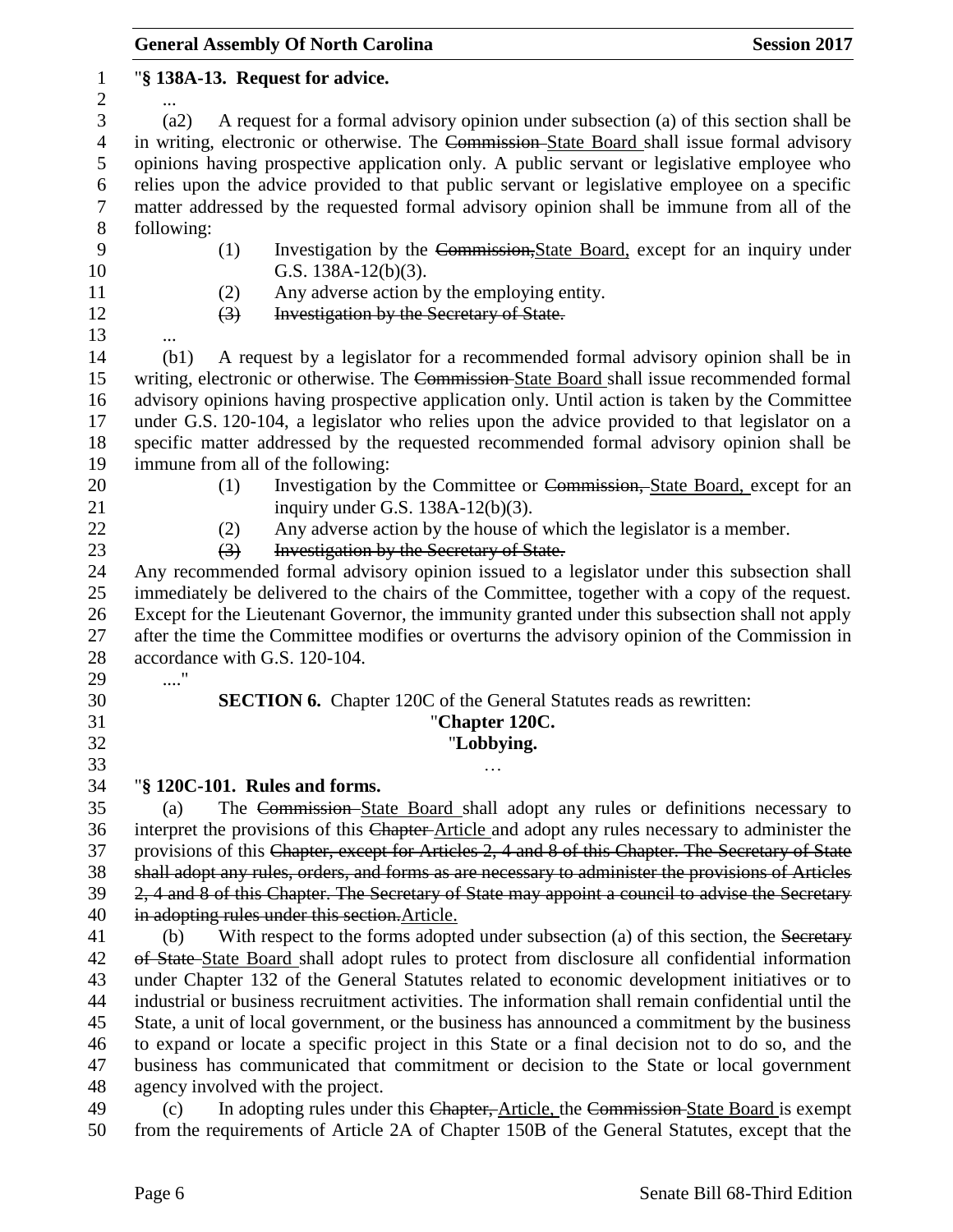|                     | <b>General Assembly Of North Carolina</b>                                                                   | <b>Session 2017</b>                                                                                                                                            |
|---------------------|-------------------------------------------------------------------------------------------------------------|----------------------------------------------------------------------------------------------------------------------------------------------------------------|
|                     | Commission-State Board shall comply with G.S. 150B-21.2(d). At least 30 business days prior<br>$\mathbf{1}$ |                                                                                                                                                                |
|                     | to adopting a rule, the Commission-State Board shall:<br>$\overline{2}$                                     |                                                                                                                                                                |
|                     | 3<br>Publish the proposed rules in the North Carolina Register.<br>(1)                                      |                                                                                                                                                                |
| $\overline{4}$<br>5 | (2)                                                                                                         | Submit the rule and a notice of public hearing to the Codifier of Rules, and<br>the Codifier of Rules shall publish the proposed rule and the notice of public |
|                     | hearing on the Internet to be posted within five business days.                                             |                                                                                                                                                                |
|                     | (3)                                                                                                         | Notify those on the mailing list maintained in accordance with<br>G.S. 150B-21.2(d) and any other interested parties of its intent to adopt a                  |
|                     | rule and of the public hearing.                                                                             |                                                                                                                                                                |
|                     | (4)                                                                                                         | Accept written comments on the proposed rule for at least 15 business days                                                                                     |
|                     | prior to adoption of the rule.                                                                              |                                                                                                                                                                |
|                     | (5)<br>after the rule and notice have been published.                                                       | Hold at least one public hearing on the proposed rule no less than five days                                                                                   |
|                     | A rule adopted under this subsection becomes effective the first day of the month following the             |                                                                                                                                                                |
|                     | month the final rule is submitted to the Codifier of Rules for entry into the North Carolina                |                                                                                                                                                                |
|                     | Administrative Code, and applies prospectively. A rule adopted by the Commission that does                  |                                                                                                                                                                |
|                     | not comply with the procedural requirements of this subsection shall be null, void, and without             |                                                                                                                                                                |
|                     | effect. For purposes of this subsection, a rule is any Commission-State Board regulation,                   |                                                                                                                                                                |
|                     | standard, or statement of general applicability that interprets an enactment by the General                 |                                                                                                                                                                |
|                     | Assembly or Congress, or a regulation adopted by a federal agency, or that describes the                    |                                                                                                                                                                |
|                     | procedure or practice requirements of the Commission. State Board.                                          |                                                                                                                                                                |
|                     | For purposes of G.S. 150B-21.3(b2), a written objection filed by the Commission to<br>$\Theta$              |                                                                                                                                                                |
|                     | a rule adopted by the Secretary of State pursuant to this Chapter shall be deemed written                   |                                                                                                                                                                |
|                     | objections from 10 or more persons under that statute. Notwithstanding G.S. 150B-21.3(b2), a                |                                                                                                                                                                |
|                     | rule adopted by the Secretary of State pursuant to this Chapter objected to by the Commission               |                                                                                                                                                                |
|                     | under this subsection shall not become effective until an act of the General Assembly                       |                                                                                                                                                                |
|                     | approving the rule has become law. If the General Assembly does not approve a rule under this               |                                                                                                                                                                |
|                     | subsection by the day of adjournment of the next regular session of the General Assembly that               |                                                                                                                                                                |
|                     | begins at least 25 days after the date the Rules Review Commission approves the rule, the                   |                                                                                                                                                                |
|                     | permanent rule shall not become effective and any temporary rule associated with the                        |                                                                                                                                                                |
|                     | permanent rule expires. If the General Assembly fails to approve a rule by the day of                       |                                                                                                                                                                |
|                     | adjournment, the Secretary of State may initiate rulemaking for a new permanent rule,                       |                                                                                                                                                                |
|                     | including by the adoption of a temporary rule.                                                              |                                                                                                                                                                |
|                     | "§ 120C-102. Request for advice.                                                                            |                                                                                                                                                                |
|                     | At the request of any person, State agency, or governmental unit affected by this<br>(a)                    |                                                                                                                                                                |

36 Chapter, Article, the Commission State Board shall render advice on specific questions 37 involving the meaning and application of this Chapter-Article and that person's, State agency's, or any governmental unit's compliance therewith. Requests for advice and advice rendered in response to those requests shall relate to real or reasonably anticipated fact settings or circumstances.

 (a1) A request for a formal opinion under subsection (a) of this section shall be in writing, electronic or otherwise. The Commission State Board shall issue formal advisory opinions having prospective application only. An individual, State agency, or governmental unit who relies upon the advice provided to that individual, State agency, or governmental unit on a specific matter addressed by a requested formal advisory opinion shall be immune from all of the following:

- 
- 

47 (1) Investigation by the Commission. State Board.

(2) Any adverse action by the employing entity.

- 49 (3) Investigation by the Secretary of State.
- (b) Staff to the Commission State Board may issue advice, but not formal advisory opinions, under procedures adopted by the Commission.State Board.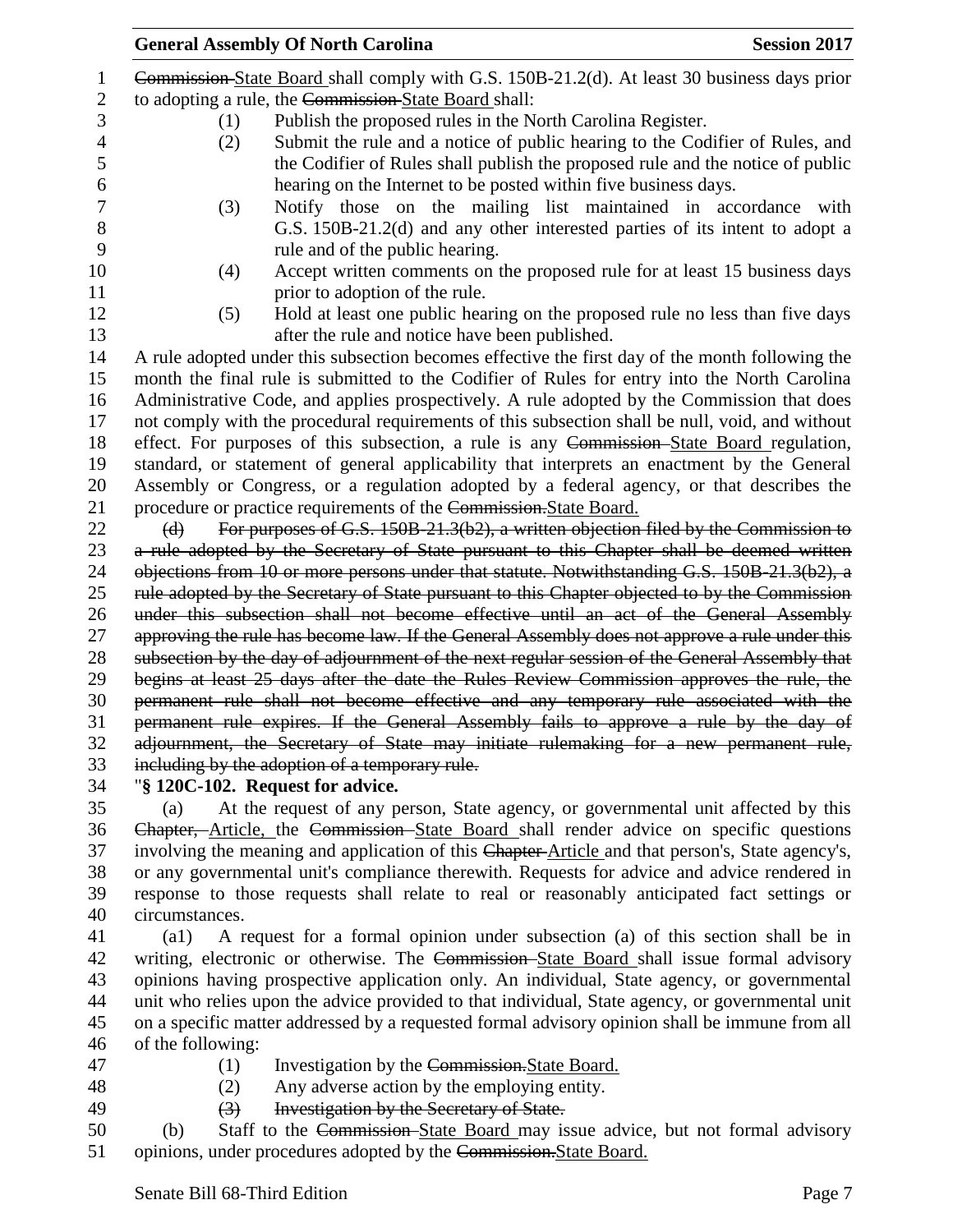(c) The Commission State Board shall publish its formal advisory opinions within 30 days of issuance, edited as necessary to protect the identities of the individuals requesting opinions. (d) Except as provided under subsections (c) and (d1) of this section, a request for advice, any advice provided by Commission State Board staff, any formal advisory opinions, any supporting documents submitted or caused to be submitted to the Commission State Board or Commission State Board staff, and any documents prepared or collected by the Commission State Board or the Commission State Board staff in connection with a request for advice are confidential. The identity of the individual, State agency, or governmental unit making the request for advice, the existence of the request, and any information related to the request may not be revealed without the consent of the requestor. An individual, State agency, or governmental unit who requests advice or receives advice, including a formal advisory opinion, may authorize the release to any other person, the State, or any governmental unit of the request, the advice, or any supporting documents. For purposes of this section, "document" is as defined in G.S. 120-129. Requests for advice, any advice, and any documents related to requests for advice are not "public records" as defined in G.S. 132-1. (d1) Staff to the Commission may share all information and documents related to requests under subsection (a) and (a1) of this section with staff of the Office of the Secretary of State. The information and documents in the possession of the staff of the Office of the Secretary of State shall remain confidential and not public records. The Commission shall forward an unedited copy of each formal advisory opinion under this section to the Secretary of State at the time the formal advisory opinion is issued to the requestor, and the Secretary of State shall treat that unedited advisory opinion as confidential and not a public record. (e) Requests for advisory opinions may be withdrawn by the requestor at any time prior to the issuance of a formal advisory opinion. "**§ 120C-601. Powers and duties of the Commission.State Board.** (a) The Commission State Board may investigate complaints of violations of this Chapter and shall refer complaints related solely to Articles 2, 4, or 8 of this Chapter to the Secretary of State.Article. (b) The Commission may petition the Superior Court of Wake County for the approval to issue subpoenas and subpoenas duces tecum as necessary to conduct investigations of violations of this Chapter. The court shall authorize subpoenas under this subsection when the court determines they are necessary for the enforcement of this Chapter. Subpoenas issued under this subsection shall be enforceable by the court through contempt powers. Venue shall be with the Superior Court of Wake County for any nonresident person, or that person's agent, who makes a reportable expenditure under this Chapter, and personal jurisdiction may be asserted under G.S. 1-75.4. (c) Complaints of violations of this Chapter Article and all other records accumulated in conjunction with the investigation of these complaints shall be considered confidential records and may be released only by order of a court of competent jurisdiction. Any information obtained by the Commission State Board from any law enforcement agency, administrative agency, or regulatory organization on a confidential or otherwise restricted basis in the course of an investigation shall be confidential and exempt from G.S. 132-6 to the same extent that it is confidential in the possession of the providing agency or organization. (d) The Commission State Board shall publish annual statistics on complaints,

48 including the number of complaints, the number of apparent violations of this Chapter-Article referred to a district attorney, the number of dismissals, and the number and age of complaints pending.

"**§ 120C-602. Punishment for violation.**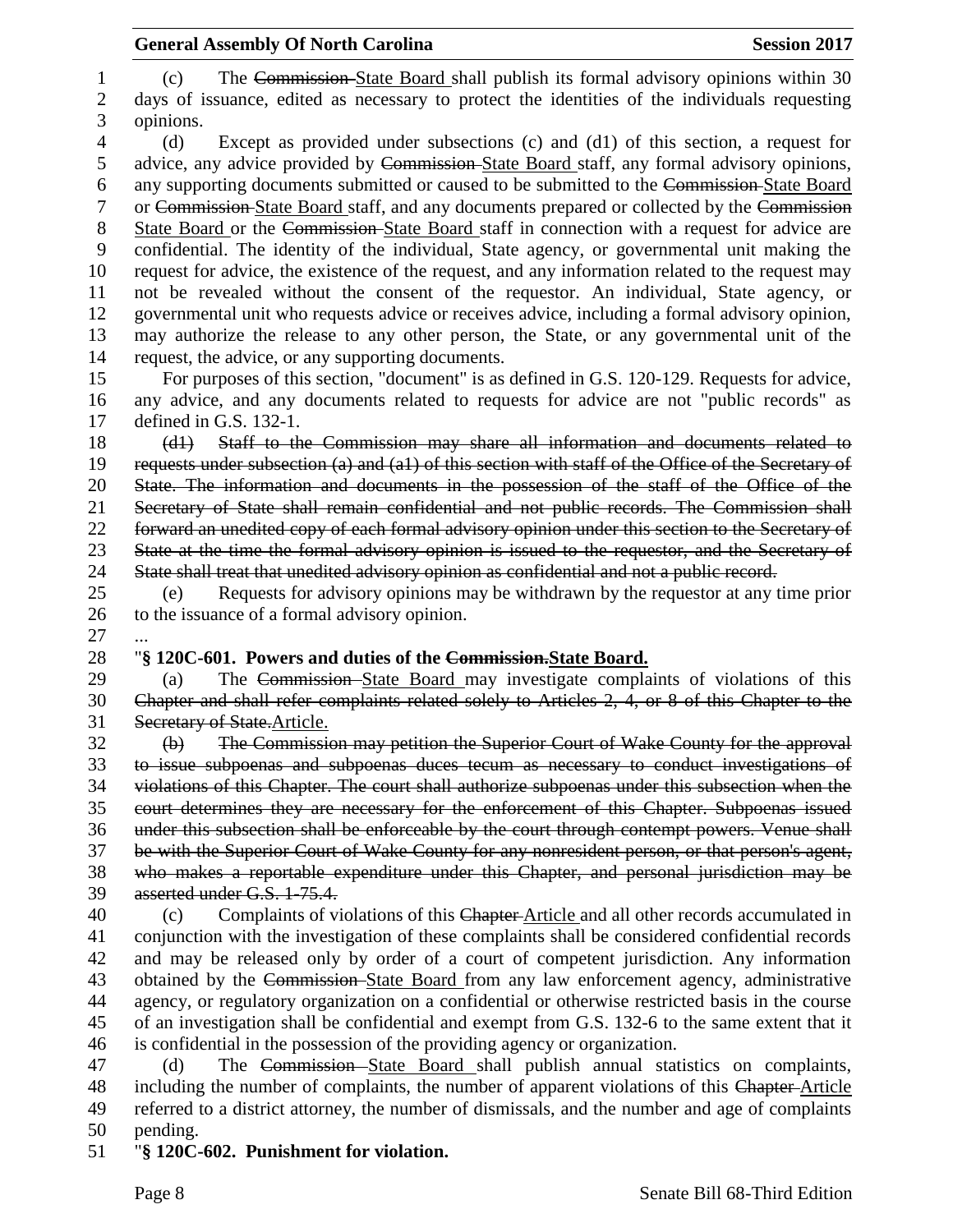| 1                | Whoever willfully violates any provision of Article 2 or Article 3 of this Chapter<br>(a)              |
|------------------|--------------------------------------------------------------------------------------------------------|
| $\overline{2}$   | Part 2 or Part 3 of this Article shall be guilty of a Class 1 misdemeanor, except as provided in       |
| 3                | those Articles. In addition, no lobbyist who is convicted of a violation of the provisions of this     |
| 4                | Chapter-Article shall in any way act as a lobbyist for a period of two years from the date of          |
| 5                | conviction.                                                                                            |
| 6                | In addition to the criminal penalties set forth in this section, the Secretary of State<br>(b)         |
| $\boldsymbol{7}$ | may levy civil fines for a violation of any provision of Articles 2, 4, or 8 of this Chapter up to     |
| $8\,$            | five thousand dollars (\$5,000) per violation. In addition to the criminal penalties set forth in      |
| 9                | this section, the Commission State Board may levy civil fines for a violation of any provision         |
| 10               | of this Chapter except Article 2, 4, or 8 of this Chapter-Article up to five thousand dollars          |
| 11               | $(\$5,000)$ per violation.                                                                             |
| 12               | "§ 120C-603. Enforcement by district attorney and Attorney General.                                    |
| 13               | The Commission or the Secretary of State, as appropriate, State Board may<br>(a)                       |
| 14               | investigate complaints of violations of this Chapter-Article and shall report apparent violations      |
| 15               | of this Chapter-Article to the district attorney of the prosecutorial district as defined in           |
| 16               | G.S. 7A-60 of which Wake County is a part, who shall prosecute any person or governmental              |
| 17               | unit who violates any provisions of this Chapter. Article.                                             |
| 18               | Complaints of violations of this Chapter-Article involving the Commission-State<br>(b)                 |
| 19               | Board or any member employee of the Commission-State Board shall be referred to the                    |
| 20               | Attorney General for investigation. The Attorney General shall, upon receipt of a complaint,           |
| 21               | make an appropriate investigation thereof, and the Attorney General shall forward a copy of the        |
| 22               | investigation to the district attorney of the prosecutorial district as defined in G.S. 7A-60 of       |
| 23               | which Wake County is a part, who shall prosecute any person or governmental unit who                   |
| 24               | violates any provisions of this Chapter. Article.                                                      |
| 25               | "                                                                                                      |
| 26<br>27         | <b>SECTION 7.(a)</b> G.S. 163-19 is repealed.                                                          |
| 28               | <b>SECTION 7.(b)</b> G.S. 163-20 reads as rewritten:<br>"§ 163-20. Meetings of Board; quorum; minutes. |
| 29               | Call of Meeting. The State Board of Elections shall meet at the call of the<br>(a)                     |
| 30               | chairman whenever necessary to discharge the duties and functions imposed upon it by this              |
| 31               | Chapter. The chairman shall call a meeting of the Board upon the written application or                |
| 32               | applications of any two members thereof. If there is no chairman, or if the chairman does not          |
| 33               | call a meeting within three days after receiving a written request or requests from two                |
| 34               | members, any three members of the Board shall have power to call a meeting of the Board, and           |
| 35               | any duties imposed or powers conferred on the Board by this Chapter may be performed or                |
| 36               | exercised at that meeting, although the time for performing or exercising the same prescribed          |
| 37               | by this Chapter may have expired.                                                                      |
| 38               | Place of Meeting. $-$ Except as provided in subsection (c), below, the State Board $\theta$ f<br>(b)   |
| 39               | Elections-shall meet in its offices in the City of Raleigh, or at another place in Raleigh to be       |
| 40               | designated by the chairman. However, subject to the limitation imposed by subsection (c),              |
| 41               | below, upon the prior written request of any four a majority of its members, the State Board of        |
| 42               | Elections shall meet at any other place in the State designated by the four-a majority of its          |
| 43               | members.                                                                                               |
| 44               | Meetings to Investigate Alleged Violations of This Chapter. – When called upon to<br>(c)               |
| 45               | investigate or hear sworn alleged violations of this Chapter, the State Board of Elections shall       |
| 46               | meet and hear the matter in the county in which the violations are alleged to have occurred.           |
| 47               | Quorum. - A majority of the members constitutes a quorum for the transaction of<br>(d)                 |
| 48               | business by the State Board of Elections. If any member of the Board fails to attend a meeting,        |
| 49               | and by reason thereof there is no quorum, the members present shall adjourn from day to day            |
| 50               | for not more than three days, by the end of which time, if there is no quorum, the Governor            |
| 51               | may summarily remove any member failing to attend and appoint his successor.                           |
|                  |                                                                                                        |

**General Assembly Of North Carolina Session 2017**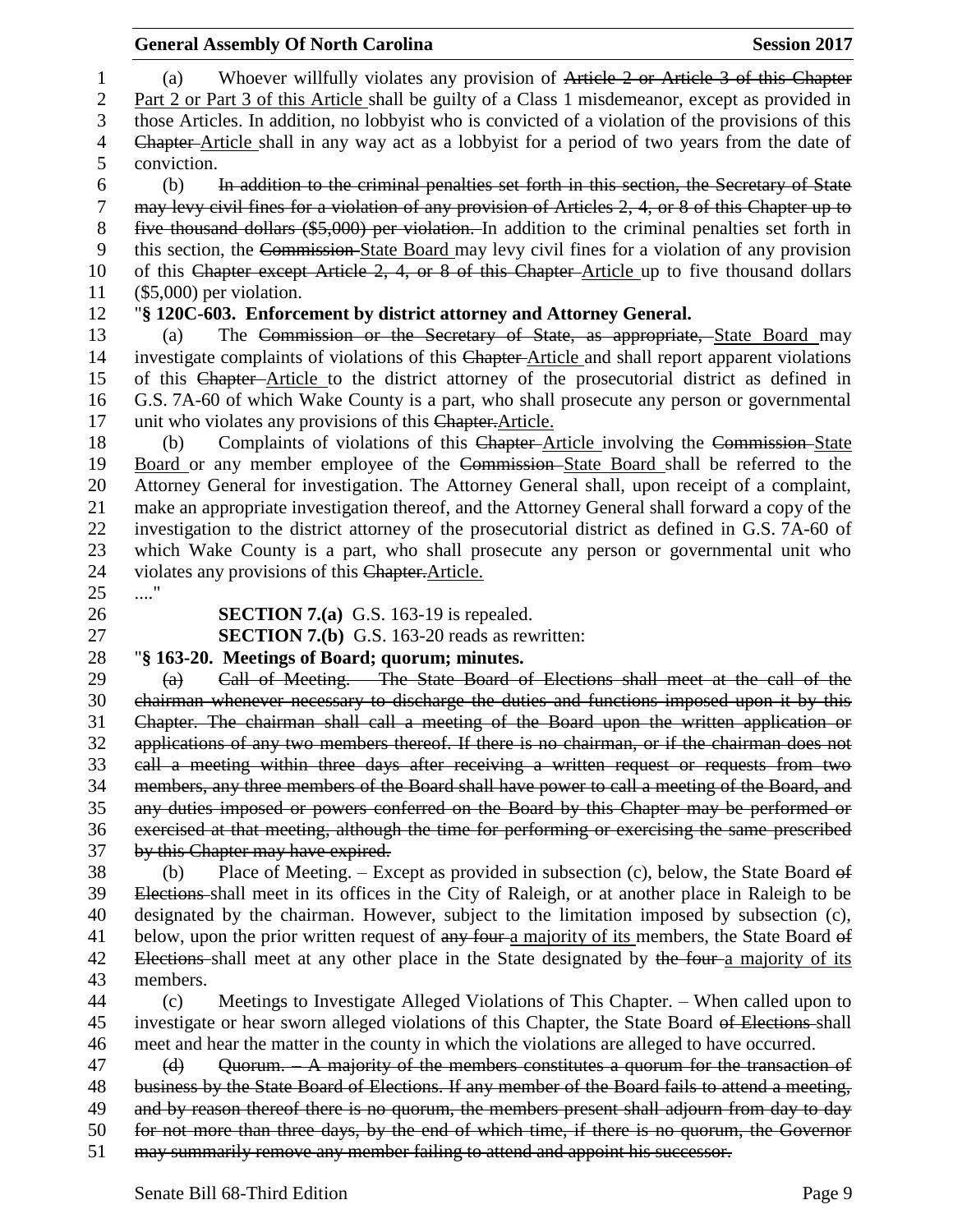| <b>General Assembly Of North Carolina</b><br><b>Session 2017</b>                                    |
|-----------------------------------------------------------------------------------------------------|
| Minutes. – The State Board <del>of Elections s</del> hall keep minutes recording all<br>(e)         |
| proceedings and findings at each of its meetings. The minutes shall be recorded in a book           |
| which shall be kept in the office of the Board in Raleigh."                                         |
| <b>SECTION 7.(c)</b> G.S. 163-21 is repealed.                                                       |
| <b>SECTION 7.(d)</b> G.S. 163-23 is repealed.                                                       |
| <b>SECTION 7.(e)</b> G.S. 163-26 is repealed.                                                       |
| <b>SECTION 7.(f)</b> G.S. 163-27 is repealed.                                                       |
| <b>SECTION 7.(g)</b> G.S. 163-28 is repealed.                                                       |
| <b>SECTION 7.(h)</b> G.S. 163-30 reads as rewritten:                                                |
| "§ 163-30. County boards of elections; appointments; terms of office; qualifications;               |
| vacancies; oath of office; instructional meetings.                                                  |
| In every county of the State there shall be a county board of elections, to consist of three        |
| four persons of good moral character who are registered voters in the county in which they are      |
| to act. Members Two of the members of the county board of elections shall be of the political       |
| party with the highest number of registered affiliates, and two shall be of the political party     |
| with the second highest number of registered affiliates, as reflected by the latest registration    |
| statistics published by the State Board. In 2017, members of county boards of elections shall be    |
| appointed by the State Board on the second Tuesday in July. In 2019, members of county              |
| boards of elections shall be appointed by the State Board of Elections on the last Tuesday in       |
| June 1985, and every two years thereafter, and their terms of office shall continue for two years   |
| from the specified date of appointment and until their successors are appointed and qualified.      |
| Not more than two members of the county board of elections shall belong to the same political       |
|                                                                                                     |
| party.                                                                                              |
| No person shall be eligible to serve as a member of a county board of elections who holds           |
| any elective office under the government of the United States, or of the State of North Carolina    |
| or any political subdivision thereof.                                                               |
| No person who holds any office in a state, congressional district, county or precinct               |
| political party or organization, or who is a campaign manager or treasurer of any candidate or      |
| political party in a primary or election, shall be eligible to serve as a member of a county board  |
| of elections, provided however that the position of delegate to a political party convention shall  |
| not be considered an office for the purpose of this section.                                        |
| No person shall be eligible to serve as a member of a county board of elections who is a            |
| candidate for nomination or election.                                                               |
| No person shall be eligible to serve as a member of a county board of elections who is the          |
| wife, husband, son, son-in-law, daughter, daughter-in-law, mother, mother-in-law, father,           |
| father-in-law, sister, sister-in-law, brother, brother-in-law, aunt, uncle, niece, or nephew of any |
| candidate for nomination or election. Upon any member of the board of elections becoming            |
| ineligible, that member's seat shall be declared vacant. This paragraph only applies if the         |
| county board of elections is conducting the election for which the relative is a candidate.         |
| The State chairman-chair of each political party shall have the right to recommend to the           |
| State Board of Elections three registered voters in each county for appointment to the board of     |
| elections for that county. If such recommendations are received by the Board 15 or more days        |
| before the last Tuesday in June 1985, 2017, and each two years thereafter, it shall be the duty of  |
| the State Board of Elections to appoint the county boards from the names thus recommended.          |
| Whenever a vacancy occurs in the membership of a county board of elections for any cause            |
| the State chairman chair of the political party of the vacating member shall have the right to      |
| recommend two registered voters of the affected county for such office, and it shall be the duty    |
| of the State Board of Elections to fill the vacancy from the names thus recommended.                |
| At the meeting of the county board of elections required by G.S. 163-31 to be held on               |
| Tuesday following the third Monday in July in the year of their appointment the members shall       |
| take the following oath of office:                                                                  |
|                                                                                                     |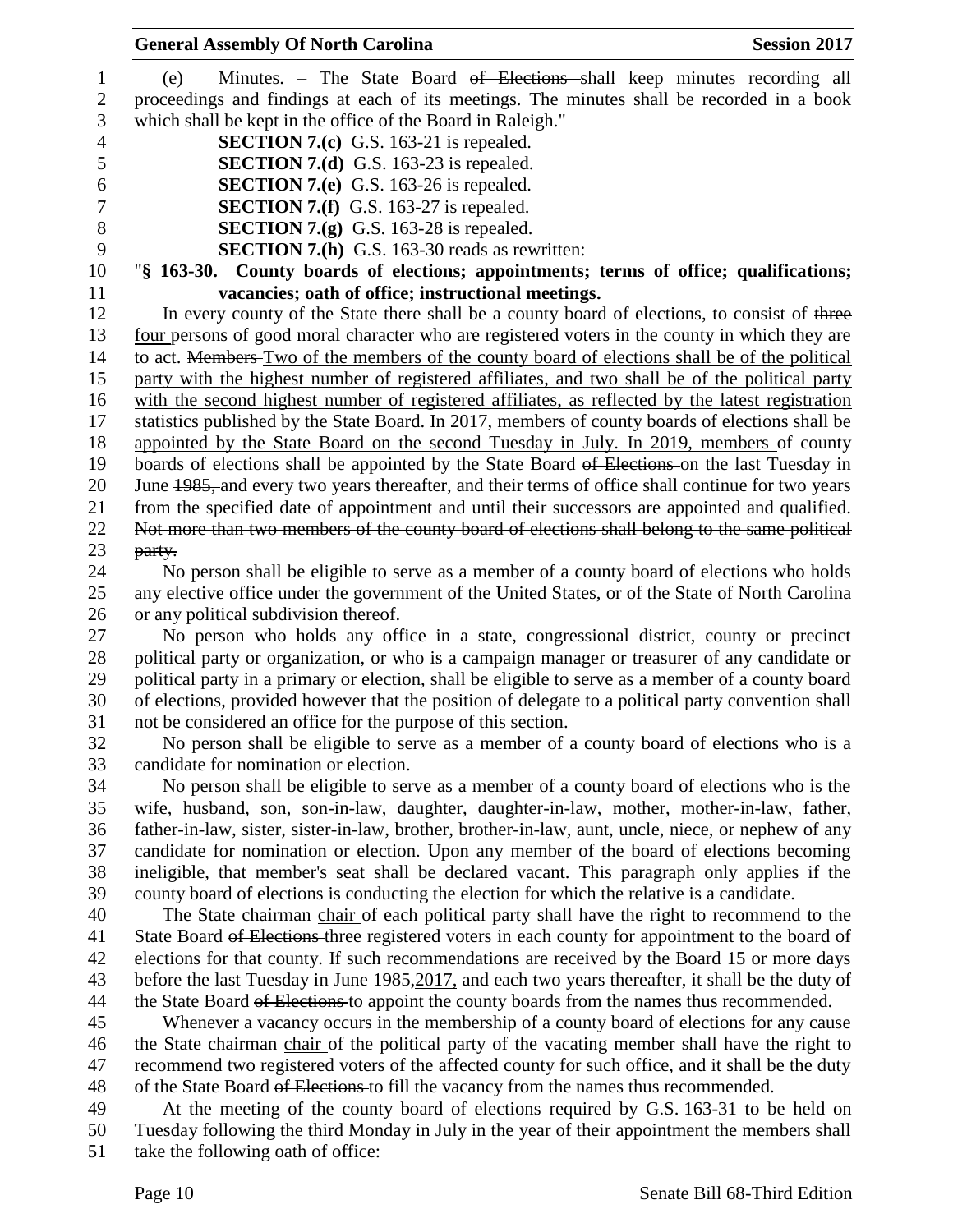|                                                      | <b>General Assembly Of North Carolina</b>                                                                                                                                                                                                                                                                                         | <b>Session 2017</b> |
|------------------------------------------------------|-----------------------------------------------------------------------------------------------------------------------------------------------------------------------------------------------------------------------------------------------------------------------------------------------------------------------------------|---------------------|
| 1<br>$\overline{c}$<br>3<br>$\overline{\mathcal{L}}$ | "I, ________, do solemnly swear (or affirm) that I will support the<br>Constitution of the United States; that I will be faithful and bear true allegiance<br>to the State of North Carolina and to the constitutional powers and authorities<br>which are or may be established for the government thereof; that I will endeavor |                     |
| 5<br>6                                               | to support, maintain and defend the Constitution of said State, not inconsistent<br>with the Constitution of the United States; and that I will well and truly execute                                                                                                                                                            |                     |
| $\overline{7}$<br>$\, 8$                             | to the best of my knowledge and ability, according to law; so help me God."                                                                                                                                                                                                                                                       |                     |
| 9                                                    | At the first meeting in July annually, the county boards shall organize by electing one of its                                                                                                                                                                                                                                    |                     |
| 10                                                   | members chair and one of its members vice-chair, each to serve a one-year term as such. In the                                                                                                                                                                                                                                    |                     |
| 11<br>12                                             | odd-numbered year, the chair shall be a member of the political party with the highest number<br>of registered affiliates, as reflected by the latest registration statistics published by the State                                                                                                                              |                     |
| 13                                                   | Board, and the vice-chair a member of the political party with the second highest number of                                                                                                                                                                                                                                       |                     |
| 14                                                   | registered affiliates. In the even-numbered year, the chair shall be a member of the political                                                                                                                                                                                                                                    |                     |
| 15<br>16                                             | party with the second highest number of registered affiliates, as reflected by the latest<br>registration statistics published by the State Board, and the vice-chair a member of the political                                                                                                                                   |                     |
| 17                                                   | party with the highest number of registered affiliates.                                                                                                                                                                                                                                                                           |                     |
| 18                                                   | Each member of the county board of elections shall attend each instructional meeting held                                                                                                                                                                                                                                         |                     |
| 19<br>20                                             | pursuant to G.S. 163-46, unless excused for good cause by the chairman-chair of the board, and<br>shall be paid the sum of twenty-five dollars (\$25.00) per day for attending each of those                                                                                                                                      |                     |
| 21                                                   | meetings."                                                                                                                                                                                                                                                                                                                        |                     |
| 22                                                   | <b>SECTION 7.(i)</b> G.S. 163-31 reads as rewritten:                                                                                                                                                                                                                                                                              |                     |
| 23<br>24                                             | "§ 163-31. Meetings of county boards of elections; quorum; majority; minutes.<br>In each county of the State the members of the county board of elections shall meet at the                                                                                                                                                       |                     |
| 25                                                   | courthouse or board office at noon on the Tuesday following the third Monday in July in the                                                                                                                                                                                                                                       |                     |
| 26                                                   | year of their appointment by the State Board of Elections and, after taking the oath of office                                                                                                                                                                                                                                    |                     |
| 27                                                   | provided in G.S. 163-30, they shall organize by electing one member chairman-chair and                                                                                                                                                                                                                                            |                     |
| 28<br>29                                             | another member secretary of the county board of elections. On the Tuesday following the third<br>Monday in August of the year in which they are appointed the county board of elections shall                                                                                                                                     |                     |
| 30                                                   | meet and appoint precinct chief judges and judges of elections. The board may hold other                                                                                                                                                                                                                                          |                     |
| 31                                                   | meetings at such times as the chairman-chair of the board, or any two-three members thereof,                                                                                                                                                                                                                                      |                     |
| 32<br>33                                             | may direct, for the performance of duties prescribed by law. A majority of the Three members<br>shall constitute a quorum for the transaction of board business. Except where required by law to                                                                                                                                  |                     |
| 34                                                   | act unanimously, a majority vote for action of the board shall require three of the four                                                                                                                                                                                                                                          |                     |
| 35                                                   | members. The chairman chair shall notify, or cause to be notified, all members regarding every                                                                                                                                                                                                                                    |                     |
| 36<br>37                                             | meeting to be held by the board.<br>The county board of elections shall keep minutes recording all proceedings and findings at                                                                                                                                                                                                    |                     |
| 38                                                   | each of its meetings. The minutes shall be recorded in a book which shall be kept in the board                                                                                                                                                                                                                                    |                     |
| 39                                                   | office and it shall be the responsibility of the secretary, elected by the board, to keep the                                                                                                                                                                                                                                     |                     |
| 40<br>41                                             | required minute book current and accurate. The secretary of the board may designate the<br>director of elections to record and maintain the minutes under his or her supervision."                                                                                                                                                |                     |
| 42                                                   | <b>SECTION 7.(j)</b> G.S. 163-182.13 reads as rewritten:                                                                                                                                                                                                                                                                          |                     |
| 43                                                   | "§ 163-182.13. New elections.                                                                                                                                                                                                                                                                                                     |                     |
| 44                                                   | When State Board May Order New Election. - The State Board of Elections-may<br>(a)                                                                                                                                                                                                                                                |                     |
| 45<br>46                                             | order a new election, upon agreement of at least four six of its members, in the case of any one<br>or more of the following:                                                                                                                                                                                                     |                     |
| 47                                                   | (1)<br>Ineligible voters sufficient in number to change the outcome of the election                                                                                                                                                                                                                                               |                     |
| 48                                                   | were allowed to vote in the election, and it is not possible from examination                                                                                                                                                                                                                                                     |                     |
| 49<br>50                                             | of the official ballots to determine how those ineligible voters voted and to<br>correct the totals.                                                                                                                                                                                                                              |                     |
|                                                      |                                                                                                                                                                                                                                                                                                                                   |                     |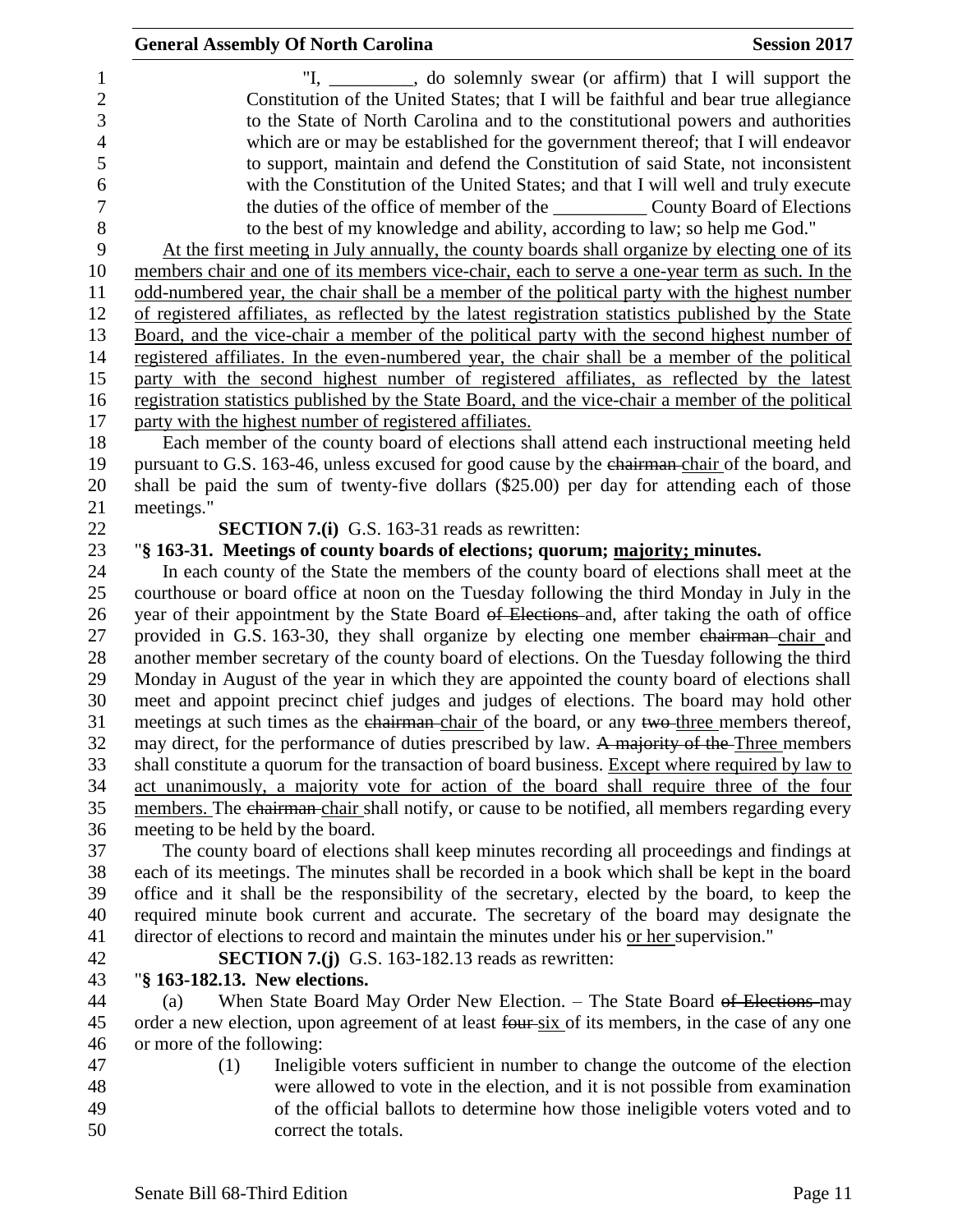|                | <b>General Assembly Of North Carolina</b>                                                                                                                                                    | <b>Session 2017</b> |
|----------------|----------------------------------------------------------------------------------------------------------------------------------------------------------------------------------------------|---------------------|
| (2)            | Eligible voters sufficient in number to change the outcome of the election<br>were improperly prevented from voting.                                                                         |                     |
| (3)            | Other irregularities affected a sufficient number of votes to change the<br>outcome of the election.                                                                                         |                     |
| (4)            | Irregularities or improprieties occurred to such an extent that they taint the<br>results of the entire election and cast doubt on its fairness.                                             |                     |
| (b)            | State Board to Set Procedures. – The State Board of Elections-shall determine when                                                                                                           |                     |
|                | a new election shall be held and shall set the schedule for publication of the notice, preparation<br>of absentee official ballots, and the other actions necessary to conduct the election. |                     |
| (c)            | Eligibility to Vote in New Election. - Eligibility to vote in the new election shall be                                                                                                      |                     |
|                | determined by the voter's eligibility at the time of the new election, except that in a primary, no                                                                                          |                     |
|                | person who voted in the initial primary of one party shall vote in the new election in the                                                                                                   |                     |
|                | primary of another party. The State Board of Elections-shall promulgate-adopt rules to effect                                                                                                |                     |
|                | the provisions of this subsection.                                                                                                                                                           |                     |
| (d)            | Jurisdiction in Which New Election Held. – The new election shall be held in the                                                                                                             |                     |
|                | entire jurisdiction in which the original election was held.                                                                                                                                 |                     |
| (e)            | Which Candidates to Be on Official Ballot. $-$ All the candidates who were listed on                                                                                                         |                     |
|                | the official ballot in the original election shall be listed in the same order on the official ballot                                                                                        |                     |
|                | for the new election, except in either of the following:                                                                                                                                     |                     |
| (1)            | If a candidate dies or otherwise becomes ineligible between the time of the                                                                                                                  |                     |
|                | original election and the new election, that candidate may be replaced in the                                                                                                                |                     |
|                | same manner as if the vacancy occurred before the original election.                                                                                                                         |                     |
| (2)            | If the election is for a multiseat office, and the irregularities could not have                                                                                                             |                     |
|                | affected the election of one or more of the candidates, the new election, upon                                                                                                               |                     |
|                | agreement of at least four-six members of the State Board, may be held                                                                                                                       |                     |
|                | among only those candidates whose election could have been affected by the                                                                                                                   |                     |
|                | irregularities.                                                                                                                                                                              |                     |
| (f)            | Tie Votes. – If ineligible voters voted in an election and it is possible to determine                                                                                                       |                     |
|                | from the official ballots the way in which those votes were cast and to correct the results, and                                                                                             |                     |
|                | consequently the election ends in a tie, the provisions of G.S. 163-182.8 concerning tie votes                                                                                               |                     |
| shall apply."  |                                                                                                                                                                                              |                     |
|                | <b>SECTION 7.(k)</b> G.S. 163-278.22(7) reads as rewritten:                                                                                                                                  |                     |
| " $(7)$        | To make investigations to the extent the State Board deems necessary with                                                                                                                    |                     |
|                | respect to statements filed under the provisions of this Article and with                                                                                                                    |                     |
|                | respect to alleged failures to file any statement required under the provisions                                                                                                              |                     |
|                | of this Article or Article 22M of the General Statutes and, upon complaint                                                                                                                   |                     |
|                | under oath by any registered voter, with respect to alleged violations of any                                                                                                                |                     |
|                | part of this Article or Article 22M of the General Statutes. The State Board                                                                                                                 |                     |
|                | shall conclude all investigations no later than one year from the date of the                                                                                                                |                     |
|                | start of the investigation, unless the State Board has reported an apparent                                                                                                                  |                     |
|                | violation to the proper district attorney and additional investigation of the                                                                                                                |                     |
|                | apparent violation is deemed necessary by the State Board."                                                                                                                                  |                     |
|                | <b>SECTION 8.</b> G.S. 120-70.141 reads as rewritten:                                                                                                                                        |                     |
|                | "§ 120-70.141. Purpose and powers of Committee.                                                                                                                                              |                     |
| (a)            | The Joint Legislative Elections Oversight Committee shall examine, on a continuing                                                                                                           |                     |
|                | basis, election administration and campaign finance regulation in North Carolina, in order to                                                                                                |                     |
|                | make ongoing recommendations to the General Assembly on ways to improve elections                                                                                                            |                     |
|                | administration and campaign finance regulation. In this examination, the Committee shall do                                                                                                  |                     |
| the following: |                                                                                                                                                                                              |                     |
| (1)            | Study the budgets, programs, and policies of the Bipartisan State Board of                                                                                                                   |                     |

Elections and Ethics Enforcement and the county boards of elections to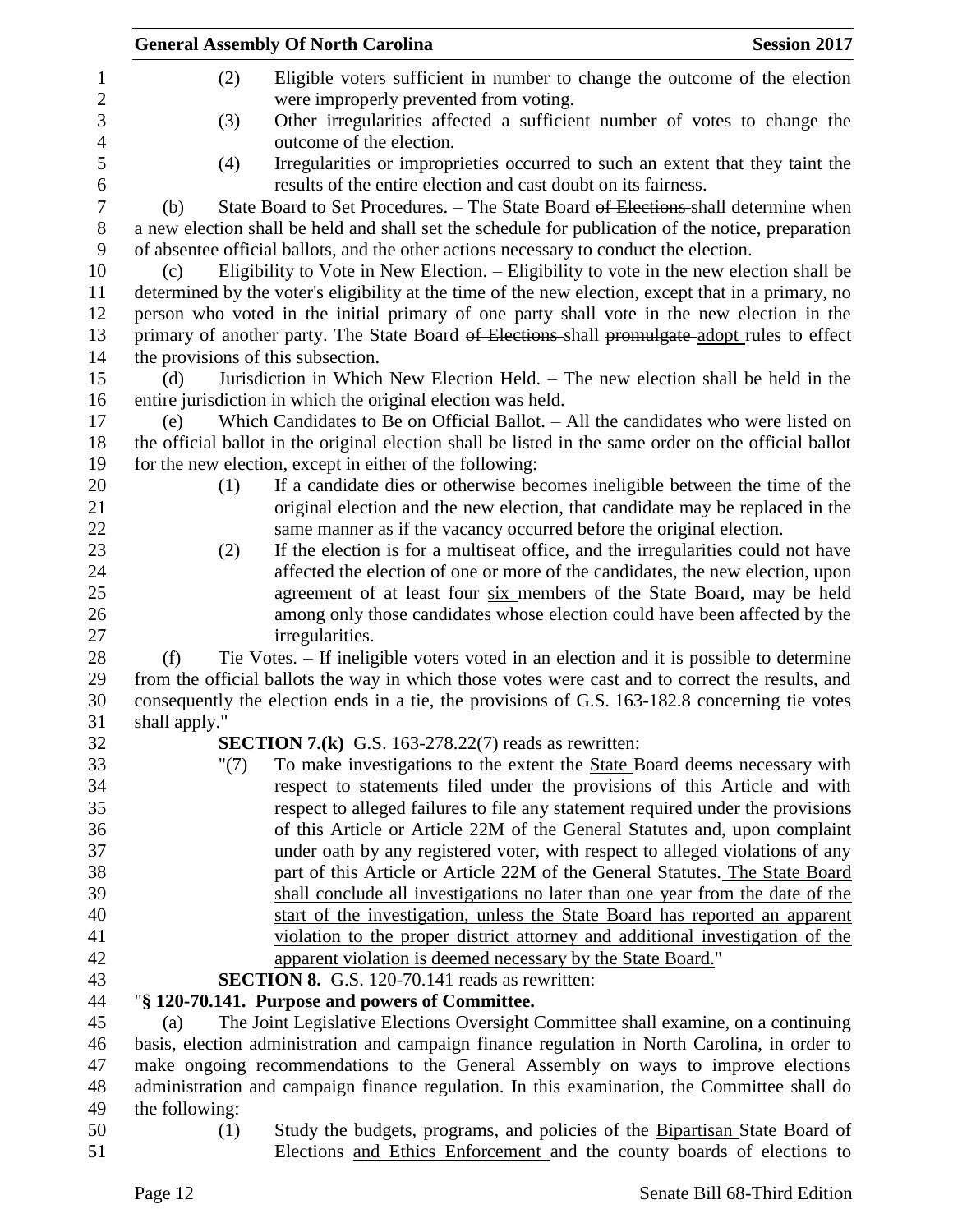| <b>General Assembly Of North Carolina</b><br><b>Session 2017</b> |                                                                                                |                                                                                                     |  |
|------------------------------------------------------------------|------------------------------------------------------------------------------------------------|-----------------------------------------------------------------------------------------------------|--|
| 1                                                                |                                                                                                | determine ways in which the General Assembly may improve election                                   |  |
| $\boldsymbol{2}$                                                 |                                                                                                | administration and campaign finance regulation-administration.                                      |  |
|                                                                  | (1a)                                                                                           | Study the budgets, programs, and policies of the Bipartisan State Board of                          |  |
|                                                                  |                                                                                                | Elections and Ethics Enforcement and the county boards of elections to                              |  |
|                                                                  |                                                                                                | determine ways in which the General Assembly may improve campaign                                   |  |
|                                                                  |                                                                                                | finance regulation.                                                                                 |  |
|                                                                  | (2)                                                                                            | Examine election statutes and court decisions to determine any legislative                          |  |
|                                                                  |                                                                                                | changes that are needed to improve election administration and campaign                             |  |
|                                                                  |                                                                                                | finance regulation.                                                                                 |  |
|                                                                  | (3)                                                                                            | Study other states' initiatives in election administration and campaign                             |  |
|                                                                  |                                                                                                | finance regulation to provide an ongoing commentary to the General                                  |  |
|                                                                  |                                                                                                | Assembly on these initiatives and to make recommendations for                                       |  |
|                                                                  |                                                                                                | implementing similar initiatives in North Carolina; and                                             |  |
|                                                                  | (4)                                                                                            | Study any other election matters that the Committee considers necessary to                          |  |
|                                                                  |                                                                                                | fulfill its mandate.                                                                                |  |
|                                                                  | (b)                                                                                            | The Committee may make interim reports to the General Assembly on matters for                       |  |
|                                                                  | which it may report to a regular session of the General Assembly. A report to the General      |                                                                                                     |  |
|                                                                  | Assembly may contain any legislation needed to implement a recommendation of the               |                                                                                                     |  |
|                                                                  | Committee."                                                                                    |                                                                                                     |  |
|                                                                  |                                                                                                | <b>SECTION 9.</b> Notwithstanding G.S. 163A-2, as enacted by Section 4 of this act, the             |  |
|                                                                  |                                                                                                | chairs of the two political parties shall submit a list of names to the Governor on or before April |  |
|                                                                  | 20, 2017, and the Governor shall make appointments from those lists no later than May 1,       |                                                                                                     |  |
|                                                                  | 2017. The State chairs of the two political parties shall not nominate, and the Governor shall |                                                                                                     |  |
|                                                                  | not appoint, any individual who has served two or more full consecutive terms on the State     |                                                                                                     |  |
|                                                                  | Board of Elections or State Ethics Commission, as of April 30, 2017.                           |                                                                                                     |  |
|                                                                  | SECTION 10. Notwithstanding G.S. 163A-2, as enacted by Section 4 of this act,                  |                                                                                                     |  |
|                                                                  |                                                                                                | the Governor shall appoint a member of the State Board to serve as chair of the State Board         |  |
|                                                                  | until its first meeting in May 2019, at which time the State Board shall select its chairs in  |                                                                                                     |  |
|                                                                  | accordance with G.S. 163A-2.                                                                   |                                                                                                     |  |
|                                                                  | <b>SECTION 11.</b> Any previous assignment of duties of a quasi-legislative or                 |                                                                                                     |  |
|                                                                  |                                                                                                | quasi-judicial nature by the Governor or General Assembly to the agencies or functions              |  |
|                                                                  |                                                                                                | transferred by this act shall have continued validity with the transfer under this act. Except as   |  |
|                                                                  | otherwise specifically provided in this act, each enumerated commission, board, or other       |                                                                                                     |  |
|                                                                  | function of State government transferred to the Bipartisan State Board of Elections and Ethics |                                                                                                     |  |
|                                                                  | Enforcement, as created in this act, is a continuation of the former entity for purposes of    |                                                                                                     |  |
|                                                                  | succession to all the rights, powers, duties, and obligations of the former. Where the former  |                                                                                                     |  |
|                                                                  |                                                                                                | entities are referred to by law, contract, or other document in their former name, the Bipartisan   |  |
|                                                                  |                                                                                                | State Board of Elections and Ethics Enforcement, as created in this act, is charged with            |  |
|                                                                  |                                                                                                | exercising the functions of the former named entity.                                                |  |
|                                                                  | <b>SECTION 12.</b> No action or proceeding pending on May 1, 2017, brought by or               |                                                                                                     |  |
|                                                                  |                                                                                                | against the State Board of Elections, the State Ethics Commission, or the Secretary of State        |  |
|                                                                  |                                                                                                | regarding the lobbyist registration and lobbying enforcement of the Secretary of State shall be     |  |
|                                                                  |                                                                                                | affected by any provision of this act, but the same may be prosecuted or defended in the name       |  |
|                                                                  |                                                                                                | of the Bipartisan State Board of Elections and Ethics Enforcement, as created in this act. In       |  |
|                                                                  |                                                                                                | these actions and proceedings, the Bipartisan State Board of Elections and Ethics Enforcement       |  |
|                                                                  |                                                                                                | or its Executive Director, as appropriate, shall be substituted as a party upon proper application  |  |
|                                                                  |                                                                                                | to the courts or other administrative or quasi-judicial bodies.                                     |  |
|                                                                  |                                                                                                | Any business or other matter undertaken or commanded by any State program or                        |  |
|                                                                  |                                                                                                | office or contract transferred by this act to the Bipartisan State Board of Elections and Ethics    |  |
|                                                                  |                                                                                                | Enforcement pertaining to or connected with the functions, powers, obligations, and duties set      |  |
|                                                                  |                                                                                                | forth herein, which is pending on May 1, 2017, may be conducted and completed by the                |  |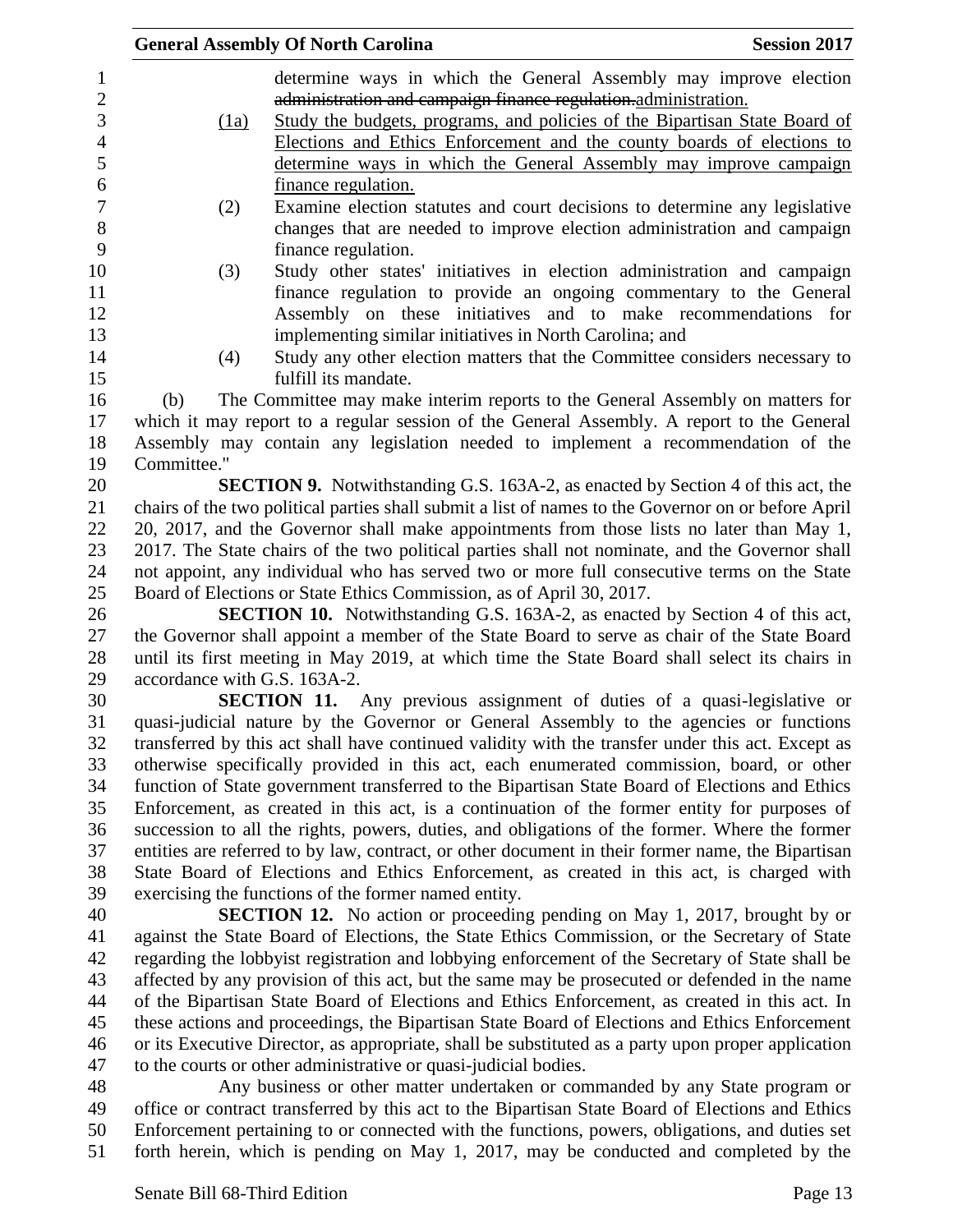Bipartisan State Board of Elections and Ethics Enforcement in the same manner and under the same terms and conditions and with the same effect as if conducted and completed by the original program, office, or commissioners or directors thereof.

 **SECTION 13.** The consolidation provided for under this act shall not affect any ongoing investigation or audit. Any ongoing hearing or other proceeding before the State Ethics Commission or State Board of Elections on May 1, 2017, shall be transferred to the Bipartisan State Board of Elections and Ethics Enforcement, as created by this act, on May 1, 2017. Prosecutions for offenses or violations committed before May 1, 2017, are not abated or affected by this act, and the statutes that would be applicable but for this act remain applicable to those prosecutions.

 **SECTION 14.** Rules and forms adopted by the State Ethics Commission, Secretary of State related to lobbying, and the State Board of Elections shall remain in effect as provided in G.S. 150B-21.7. Policies, procedures, and guidance shall remain in effect until amended or repealed by the Bipartisan State Board of Elections and Ethics Enforcement. The list of covered boards adopted by the State Ethics Commission under G.S. 138A-11 as of April 30, 2017, shall continue in effect until amended or repealed by the Bipartisan State Board of Elections and Ethics Enforcement.

 **SECTION 15.** Any evaluation of a statement of economic interest issued by the State Ethics Commission pursuant to Article 3 of Chapter 138A of the General Statutes in 2016 shall remain in effect until amended or repealed by the Bipartisan State Board of Elections and Ethics Enforcement.

 **SECTION 16.** The authority, powers, duties and functions, records, personnel, property, and unexpended balances of appropriations, allocations, or other funds, including the functions of budgeting and purchasing, of the State Ethics Commission are transferred to the Bipartisan State Board of Elections and Ethics Enforcement, as created in this act. The authority, powers, duties and functions, records, personnel, property, and unexpended balances of appropriations, allocations, or other funds, including the functions of budgeting and purchasing, of the State Board of Elections are transferred to the Bipartisan State Board of Elections and Ethics Enforcement, as created in this act. The authority, powers, duties and functions, records, personnel, property, and unexpended balances of appropriations, allocations, or other funds, including the functions of budgeting and purchasing, of the lobbying registration and lobbying enforcement functions of the Secretary of State are transferred to the Bipartisan State Board of Elections and Ethics Enforcement, as created in this act. The Director of the Budget shall resolve any disputes arising out of this transfer.

 **SECTION 17.** Notwithstanding G.S. 163A-6, the Bipartisan State Board of Elections and Ethics Enforcement shall not appoint an Executive Director until May 2019. Until such time as the Bipartisan State Board of Elections and Ethics Enforcement appoints an Executive Director in accordance with G.S. 163A-6, as enacted by this act, the Executive Director of the State Board of Elections under G.S. 163-26, as of December 31, 2016, shall be the Executive Director.

 **SECTION 18.** The appropriations and resources of the State Ethics Commission is transferred to the Bipartisan State Board of Elections and Ethics Enforcement, and the transfer shall have all the elements of a Type I transfer under G.S. 143A-6.

 **SECTION 19.** The appropriations and resources of the State Board of Elections, including any office space of the State Board of Elections, is transferred to the Bipartisan State Board of Elections and Ethics Enforcement, and the transfer shall have all the elements of a Type I transfer under G.S. 143A-6, with the Budget Code for the newly established State Board being the previous State Board of Elections Budget Code of 18025.

 **SECTION 20.** The appropriations and resources of the lobbying registration and lobbying enforcement functions of the Secretary of State are transferred to the Bipartisan State Board of Elections and Ethics Enforcement, and the transfers shall have all the elements of a